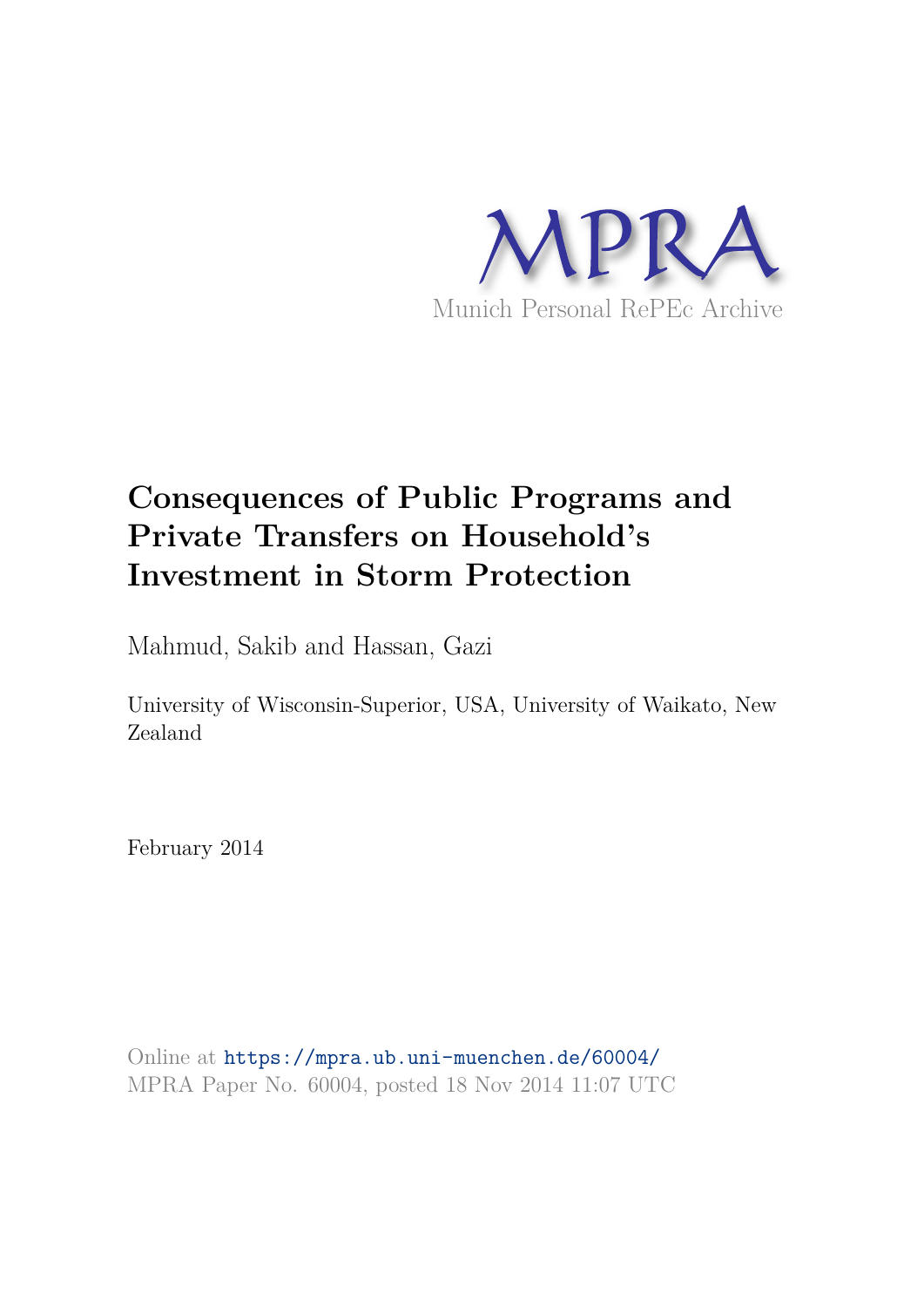# **Consequences of Public Programs and Private Transfers on Household's Investment in Storm Protection**

Dr Sakib Mahmud Department of Business and Economics University of Wisconsin – Superior Erlanson Hall 301, Belknap and Catlin, P.O. Box 2000 Superior, WI 54880, USA

Dr Gazi Hassan Department of Economics University of Waikato Private Bag 3105, Hamilton 3240, New Zealand

**Abstract**: Due to rising incidences of natural calamities, governments are lacking capacity to properly protect households living in areas which are prone to disasters like cyclones and associated storm surges. To protect the property damages of the disaster victims, private storm protection activities need to be better understood within a systematic framework. We develop a theory of household private investment in storm protection, where the storm surge risk is endogenous and analyse how the behavioural responses – ex-ante self-protection expenditures and ex-post self-insurance expenditures – of the households are affected by both government transfers and remittances. The interior solutions of the model show that for a risk-averse household, ex-ante government spending on public programs leads to crowding-in of self-protection, but crowding-out of self-insurance. Whereas, self-protection declines (i.e., becomes a substitute) but self-insurance increases (i.e., becomes a complement) if households have more access to ex-post public-assisted disaster relief and rehabilitation programs. For a risk-neutral household, self-protection declines (i.e., becomes a substitute) but self-insurance increases (i.e., becomes a complement) if households have more access to private inward remittances.

**Key words:** Endogenous risk, storm protection behaviour, disaster response, government relief, remittances.

**JEL Classification:** O12; D03; Q54.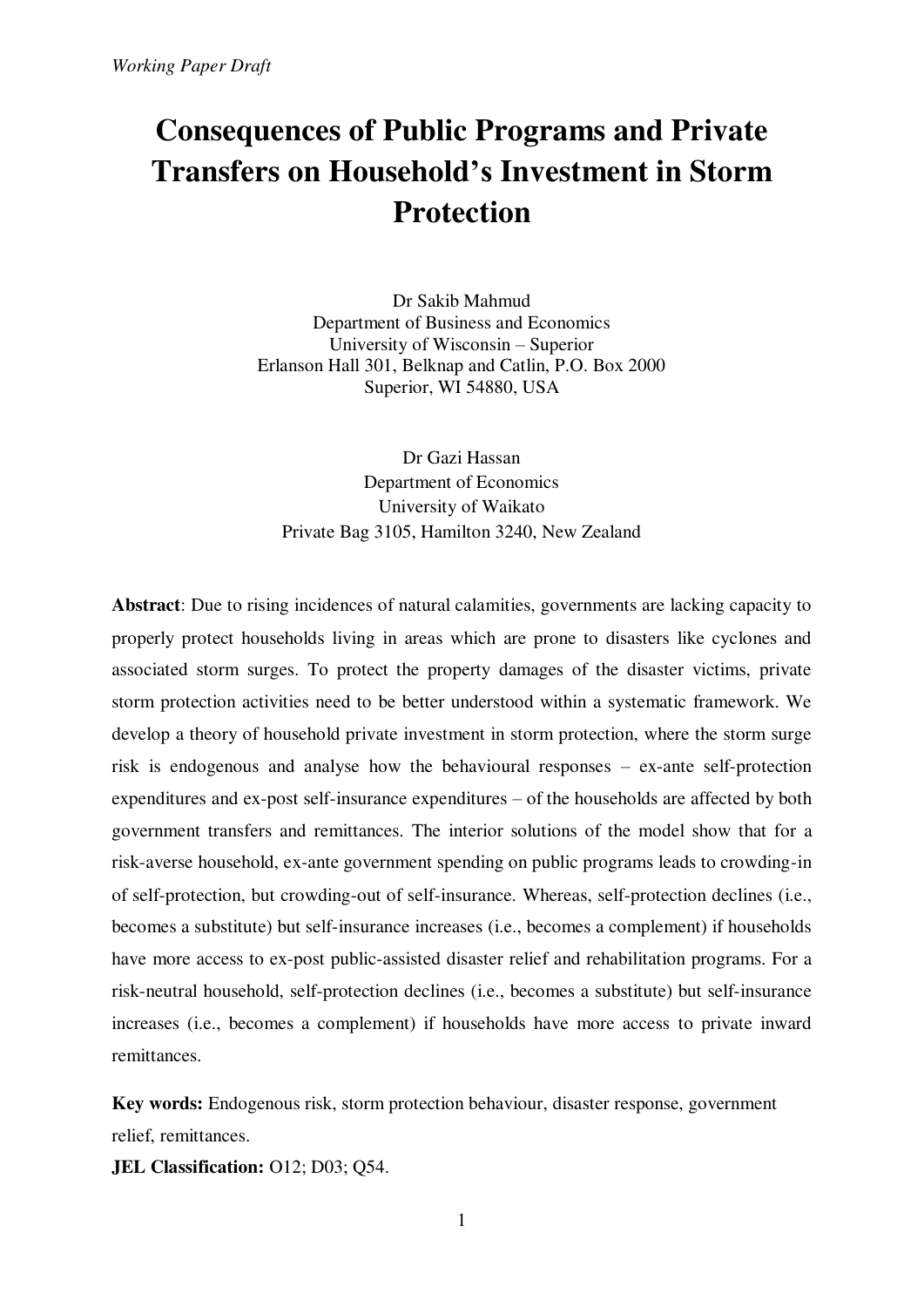# **1. Introduction**

Coastal communities are most vulnerable to tsunamis, hurricanes, and other large storms (IPCC, 2007; World Bank, 2010). Climate changes may significantly increase the intensity of severe cyclones and associated storm surges in future because of sea level rise and increases in sea surface temperatures (IPCC, 2007; UNDP, 2007; Dasgupta et al., 2009). Considering the climate change induced developments and their possible impacts on the vulnerable coastal population especially from low-income countries, governments are recognizing the prospect of not having enough funds to support public programs to properly protect their coastal communities from major storm events (IPCC, 2007; World Bank, 2010). As a result, coastal communities face considerable challenges regarding how to manage their responses to actual and anticipated damage from future storm events (World Bank, 2010). Evidence reveals that a significant portion of private inward remittances is allocated by coastal households to cope with and recover from major natural disaster shocks, such as hurricanes and floods, especially in low-and middle-income countries (Yang, 2005; Raschky, 2007; Yang, 2007; Mahapatra et al., 2009). Given the coastal households' access to public sponsored programs and private remittances against major storm events, this paper endeavours to develop a theoretical framework of private investment behaviour of poor coastal households to insulate themselves from the risk of storm damages to their property.

While the risk of the event causing natural disaster is exogenous, evidence suggest that individuals do try to influence the likelihood or the severity of an undesirable event (Crocker and Shogren, 2003). Stallen and Thomas (1984) concluded in their seminal paper that individuals are not only highly concerned in estimating the uncertainty involved in their exposure to a threatening event but also the ways to influence or control their exposure to that uncertain event. Considering the higher risks entailed in facing extensive storm-inflicted damages to property, households that have had previous encounters with damaging storm events might subsequently invest a portion of their time and money to insulate themselves against such risks. Although the households have no control over the exogenous storm event, their investments in private storm protection strategies allow them to exercise some control over averting expected storm-inflicted damages from occurring and reducing losses to property in the event of the damages. Since private investments to implement storm protection actions have the potential to reduce the probability and severity of storm-inflicted

2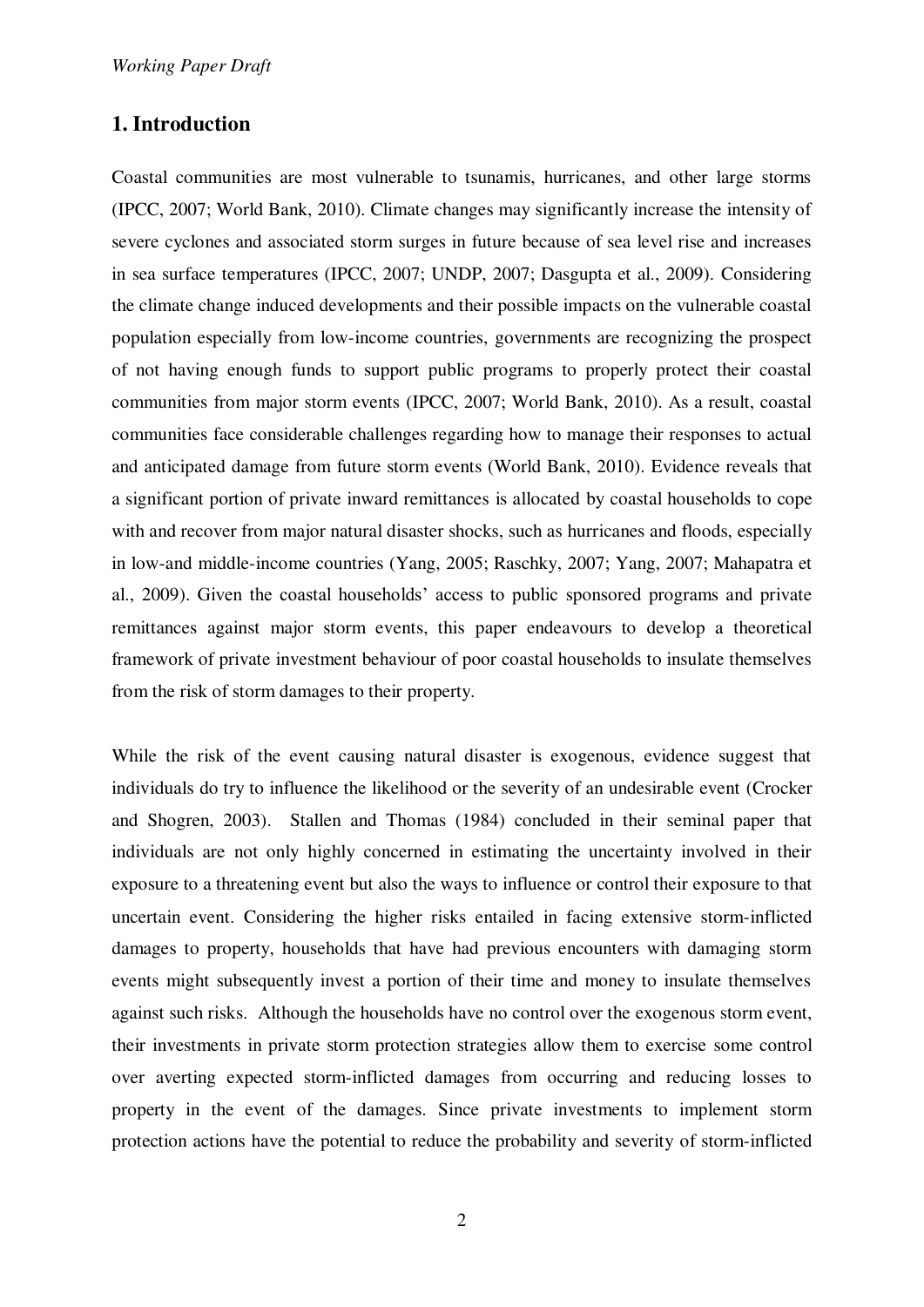damages, the risks associated with the event becomes endogenous (Shogren, 1991; Shogren and Crocker, 1999; Crocker and Shogren, 1999, 2003; Sandsmark and Vennemo, 2007).

However, human behavioural studies show that one of the main inhibiting factors when it comes to investing in natural disaster risk reduction strategies is the lack of concern among households about impending natural disasters (Brechin, 2003; Nisbet and Myers, 2007; Norgaard, 2009). One possible explanation of this behavioral anomaly is households' treatment of the future natural disaster risk to be low on the probability scale but high on the consequence scale (Kahneman and Tversky, 1979; Magat et al., 1987; Camerer and Kunreuther, 1989; Kahneman et al., 2001). Moreover, studies reveal that individuals are less likely to insure themselves against natural disaster risks when they believe help will be available from outside sources, either via public-sponsored programs or private charities (Browne and Hoyt, 2000; Kunreuther and Pauly, 2006). Although there has been no prior study investigating households' private investment behaviour to insure themselves against natural disasters when they have migrant family members sending remittances, Clarke and Wallsten (2004) found inward remittances to act like insurance and it increases after occurrence of a natural disaster event. While studies by Yang and Choi (2007) and Yang (2005) reveal that the poorer countries, which are exposed to increased risk of being hit by hurricane, are associated with greater remittances flows. These findings vindicate Wisner (2003) study that migration flows increase in the aftermath of disasters such as Hurricane Gilbert, in Jamaica, and Hurricane Mitch, in Central America. Hence, a household's incentive to increase private storm protection activities to reduce the storm surge damage risk might be influenced by whether it has access to public protection programs, private inward remittances, or both.

Surprisingly, given the importance of the issues discussed, there has never been a comprehensive study on the effect of disaster-related transfers on private economic actions to reduce disaster risk. Recently Mahapatra, Joseph and Ratha (forthcoming) have shown that remittances do affect ex-post disaster response behaviour using field data from developing countries. However, they do not provide a theory or a framework of how this mechanism works. We endeavour to fill in this gap by developing an original model of household private investment in storm protection given public transfer and remittances by addressing two important issues in this paper. They are (1) whether public protection programs, such as expost public disaster relief and rehabilitation programs and ex-ante publicly constructed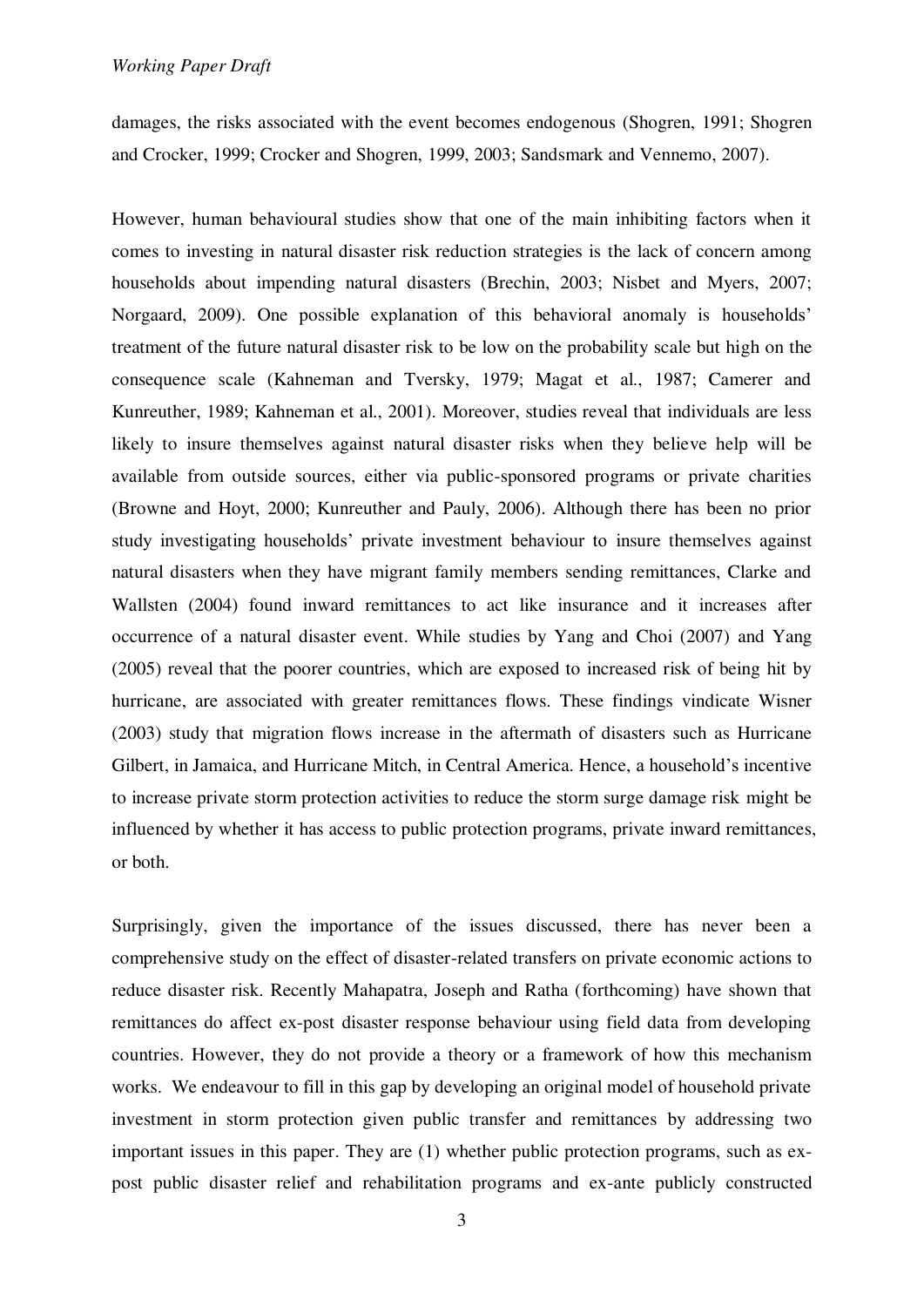-

barriers, dams, and embankments, lead to less private defensive expenditures by coastal households; and, (2) whether expectation of receiving increased flow of remittances to reduce losses from a future major storm event also results in less defensive expenditures by coastal households.

We explore these issues by developing a household model of private investment in storm protection under an endogenous risk framework following Mahmud and Barbier (2011), where the representative household chooses the level of its private defensive expenditures to protect themselves from damages to property from a major storm event.<sup>1</sup> We classify a household's private defensive expenditures into two categories: (1) *self-protection expenditures*, a form of ex-ante prevention, are private investments that reduce expected storm-inflicted damages from occurring; and, (2*) self-insurance expenditures*, a form of expost adaptation, are private investments in human, physical, and social capital by the households to reduce their losses in the event of storm-inflicted damages. Examples of selfprotection include converting a mud-built house to brick, raising the height of the homestead, moving the house inside an embankment, taking refuge in a neighbour's house, and locating further away from the shoreline to a safer place. Examples of self-insurance include income source diversification, crop and plot diversification, reciprocal gift exchanges, and inter-and intra-household income transfers based on insurance motives (or informal risk sharing). All these possibilities are directly or indirectly resulting from household private investments in human, physical, and social capital to reduce the severity or magnitude of damages to property as a result of a major storm event. .

By applying the endogenous risk framework to the problem of defensive expenditures to mitigate storm damages by poor coastal households given their access to public programs and private transfers, our paper makes two distinct contributions to the literature. First, for the endogenous risk literature (Ehrlich and Becker, 1972; Shogren and Crocker, 1991; Quiggin, 1992; Archer et al., 2006), we pioneer the introduction of private transfers through remittances from migrant family members that are allocated exclusively to reduce severity of property damages from a storm event in a two-choice variables model of private defensive strategies of self-protection and self-insurance, for a risk-averse household. Second, for the

<sup>&</sup>lt;sup>1</sup> Many previous studies have used the household production function framework to study the impact of adverse environmental conditions (e.g., Agee and Crocker, 1996; Berger et al., 1987; Shogren and Crocker, 1991; Freeman, 2003).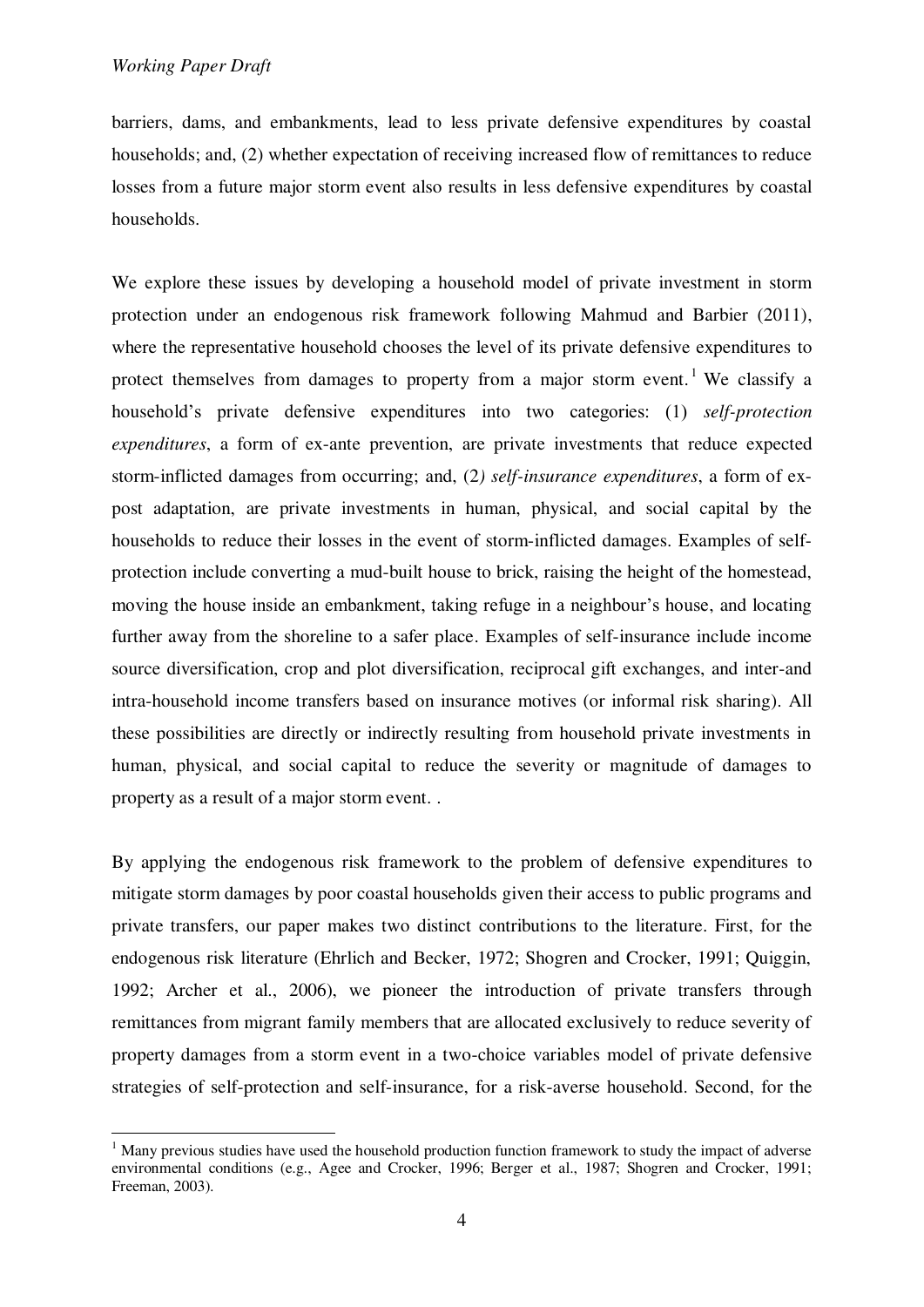remittances literature (Chami et al., 2008; Page and Plaza, 2006; Rao and Hassan, 2011, 2012; Rapport and Docquier, 2005), our paper is the first to introduce an endogenous risk framework to understand possible influences of inward remittances on private stormprotection strategies. In particular, we make use of the comparative analyses from our model to predict whether post-disaster remittances transfers are substitutes or complements to selfprotection and self-insurance (i.e., whether inward remittances "fully" or "partially" crowd out or crowd in private self- protection and self-insurance expenditures).

The rest of the paper is organized as follows. Section 2 explains the household model of private investment on storm protection. Section 3 introduces the results from the theoretical model. Section 4 concludes.

### **2. The Household Model of Private Investment in Storm Protection**

Assume that a representative rural household lives in a coastal area exposed to the threat of a severe cyclone-induced storm surge event that could inflict property loss. This storm surge risk has two characteristics: (1) the range of possible adverse consequences, and (2) the probability distribution across consequences. In this paper, we measure the adverse effects as monetary losses to property in terms of the damages to houses, trees, livestock and poultry, and agricultural crops. To keep the exposition simple, we assume that there is one adverse storm event. Since we are interested in the household's defensive actions when it is fully exposed to a storm surge event, we do not consider non-storm states. Figure 1 illustrates the probability tree that depicts how the sequence of events that takes place when a household is fully exposed to a storm surge.

Under a simple discrete formulation, Figure 1 shows that the probability tree starts with the adverse storm event, which is exogenous. At this point, the household faces two states of nature: state 1, the probability of experiencing property damages,  $\pi(.)$ ; and state 2, the probability of experiencing no damages to property,  $1 - \pi(.)$ . We assume that a household's private spending on storm protection can influence its probability of experiencing property damage through self-protection, whereas the severity of any damages resulting from the storm surge is reduced through self-insurance. For the sake of simplicity, the model does not consider any health-related impacts, such as injury and loss of life as a result of the storm event.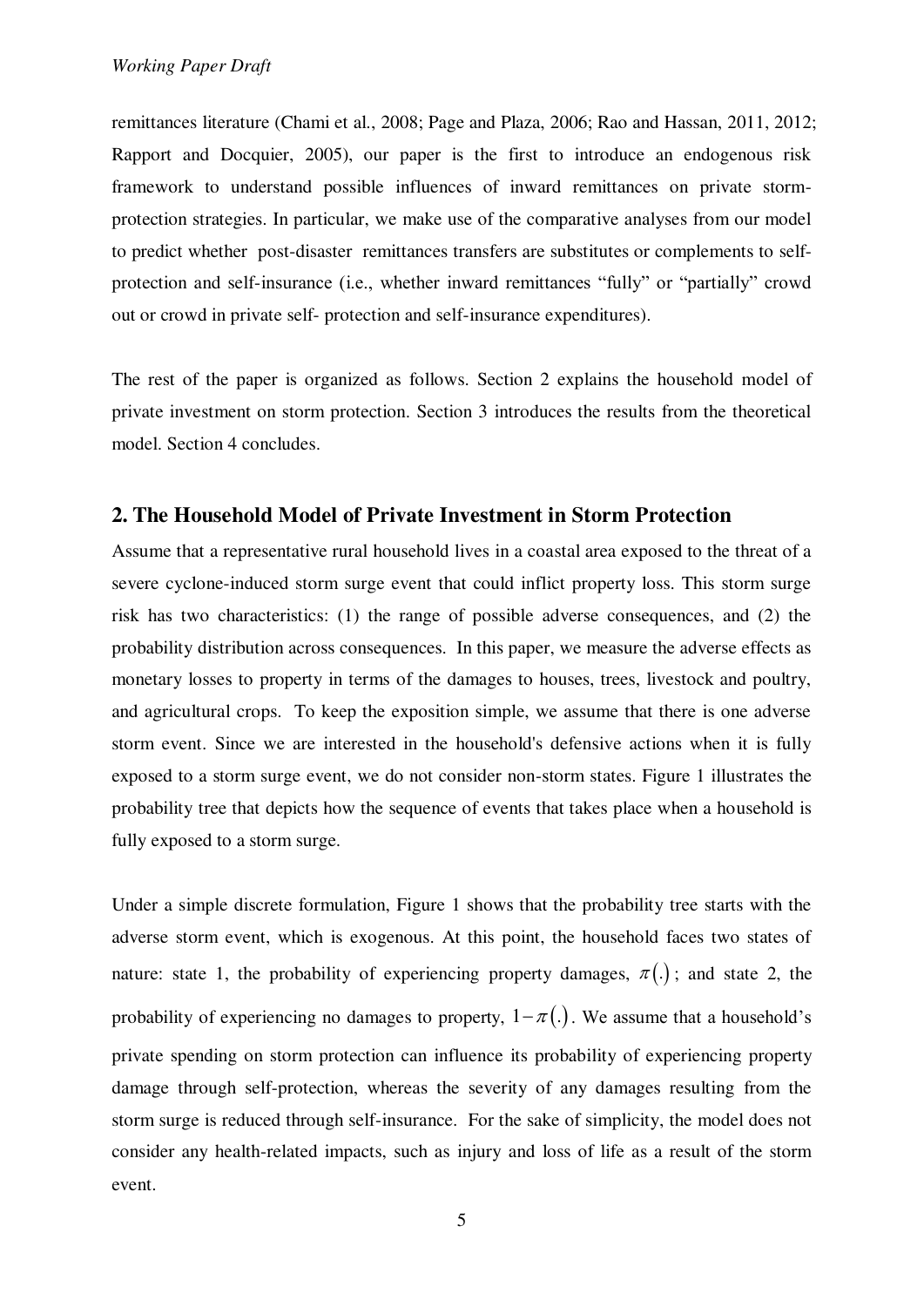*Working Paper Draft* 

-

The probability of damages to property fully exposed to a storm for representative household *i* located in village *j* is

$$
\pi_{ij}\left(.\right) \equiv \pi_{ij}\left(Z_{ij};G_{ij},C_{ij}\right) \tag{1}
$$

where  $Z_{ii}$  is the level of self-protection expenditures including migration that decrease the probability of facing ex-post property damages;<sup>2</sup>  $G_i$  is the household's access to ex-ante public protection programs, such as disaster preparedness programs and publicly constructed embankments or dams that reduce the probability that the household incurs flooding damages; and, lastly,  $C_{ii}$  is a vector of characteristics of a severe cyclone-induced storm surge, such as storm surge height and wind velocity, direction and distance of the cyclone path from the household location, etc.

When exposed to a storm, each household faces monetary losses. We can state this ex-post damage to property as

$$
L_{ij} = L_{ij}(A_{ij}; N_{ij}, R_{ij})
$$
\n<sup>(2)</sup>

where  $A_{ij}$  is the level of self-insurance expenditures that involve actions to reduce the severity of ex-post property damage;  $N_{ij}$  is the expectation of receiving increased flow of remittances from migrant household members specifically allocated for the reduction damages to property from a major storm; and,  $R_{ij}$  is the household's access to ex-post public sponsored disaster relief and rehabilitation programs. We expect the property losses to decrease if the household invests in self-insurance expenditures and enjoys accessibility to public-assistance programs and expects to receive more private inward remittances.

 The household is assumed to maximize a *von Neumann-Morgenstern utility index* over wealth. Considering the two possible states of nature, let  $U_{ij}^{L}(.) \equiv U_{ij}(W_1)$  denote the household utility when the household faces storm-inflicted monetary losses to property (state 1) and  $W_1 = (I_{ij} - A_{ij} - Z_{ij} - L_{ij}(.))$  is the net wealth considering the property loss. In  $W_1$ , a household's full income is represented by  $I_{ij}$ , its level of self-protection expenditures by  $Z_{ij}$ ,

<sup>&</sup>lt;sup>2</sup> We assume that the self-protection or self-insurance actions of the household have no positive or negative externality impact on other households. This suggests that the household cannot transfer the consequences of its self-protection or self-insurance actions to others.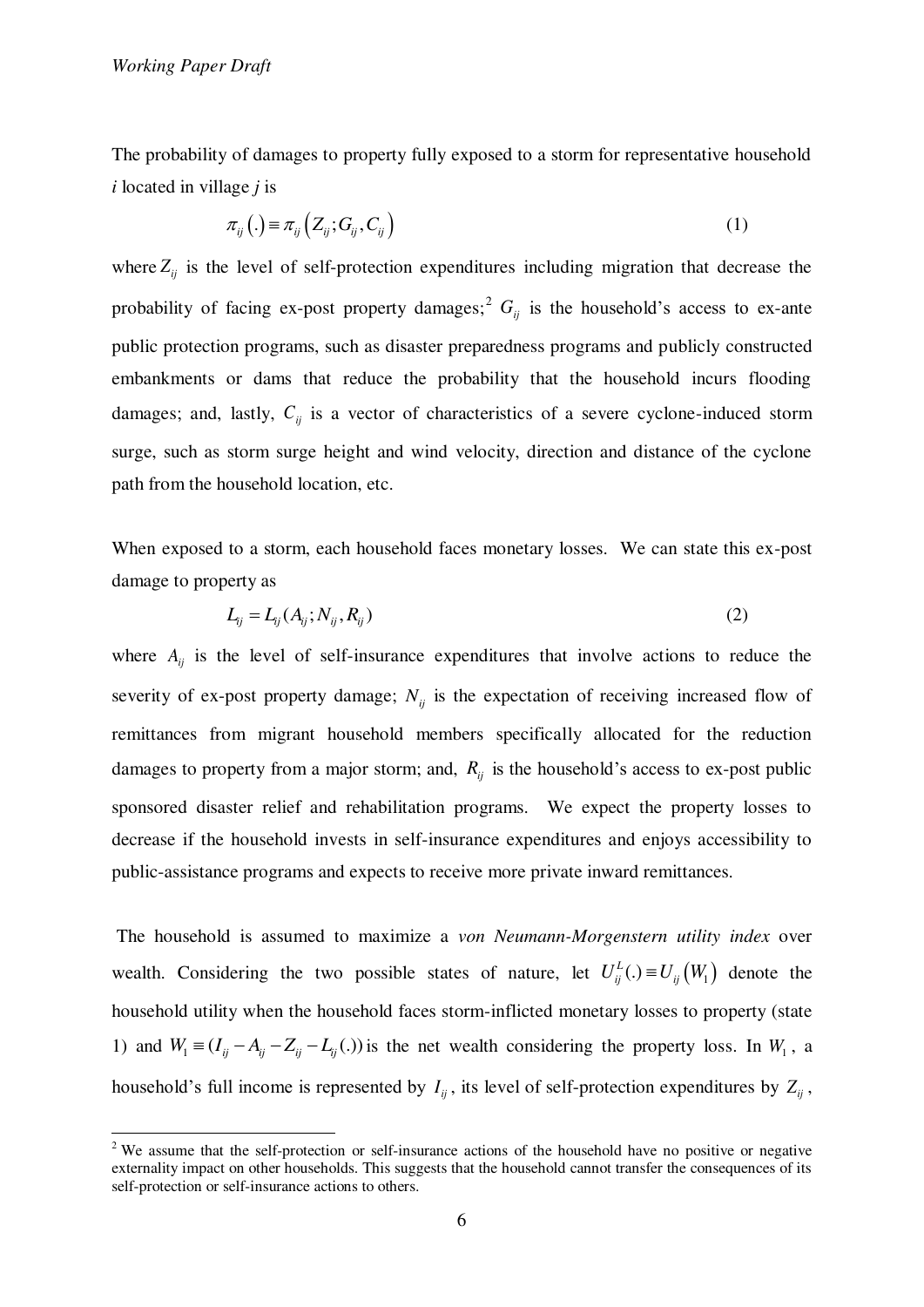and its level of self-insurance expenditures by  $A_{ij}$ . On the other hand, let  $U_{ij}^{NL}(.) \equiv U_{ij}(W_2)$ denote the household utility when it faces no storm damages (state 2) and  $W_2 \equiv (I_{ij} - A_{ij} - Z_{ij})$ is the net wealth. Since we are dealing with two possible states of nature as a result of full exposure to a major storm, we suggest that a household faces more disutility when it experiences storm-inflicted damages. This could be interpreted as,  $U_{ij}^{L}(.) < U_{ij}^{NL}(.)$ . Furthermore, we assume that the utility functions are strictly increasing, concave, and twice continuously differentiable over self-protection  $(Z_{ij})$  and self-insurance  $(A_{ij})$  expenditures. Given these assumptions, the utility functions under the two states of nature are

$$
U_{ij}^{L} \equiv U_{ij} (W_1) \equiv U_{ij} (I_{ij} - Z_{ij} - A_{ij} - L_{ij} (A_{ij}; N_{ij}, R_{ij})
$$
  
\n
$$
U_{ij}^{NL} \equiv U_{ij} (W_2) \equiv U_{ij} (I_{ij} - Z_{ij} - A_{ij})
$$
\n(3)

Given (1)-(3), the household maximization problem is<sup>3</sup>

$$
Max_{Z,A} E(U) = \begin{bmatrix} \pi(Z; G, C) \cdot U((I - A - Z - L(A; N, R))) \\ + (1 - \pi(Z; G, C)) \cdot U((I - A - Z)) \end{bmatrix}
$$
  
\n
$$
\Rightarrow \begin{bmatrix} \pi(Z; G, C) \cdot U(W_1) + (1 - \pi(Z; G, C)) \cdot U(W_2) \end{bmatrix}
$$
 (4)

 Expression (4) says that expected utility, which is to be maximized, is the sum of the utilities of facing damages and no damages, weighted by their respective probabilities.

The first-order conditions with respect to the level of self-insurance and self-protection lead to

$$
-\pi(.) \cdot U^{'}(W_1) \left[1 + \frac{\partial L}{\partial A}\right] = U^{'}(W_2) \cdot \left[(1 - \pi(.))\right]
$$
\n(5)

$$
-\frac{\partial \pi(.)}{\partial Z} \cdot \left[ U(W_1) - U(W_2) \right] = \pi(.) \cdot U'(W_1) + (1 - \pi(.)) \cdot U'(W_2)
$$
 (6)

where  $U'(W_1)$  and  $U'(W_2)$  are the marginal utilities of income with respect to self-insurance and self-protection respectively. Expression (5) reveals that a household could employ selfinsurance to reduce the severity of storm surge damages up to the point where the expected marginal benefits of self-insurance, as defined by the net reduction in loss, equal expected

<sup>&</sup>lt;sup>3</sup> For ease of exposition, we omit the household index  $i$  and the village index  $j$  in the following steps.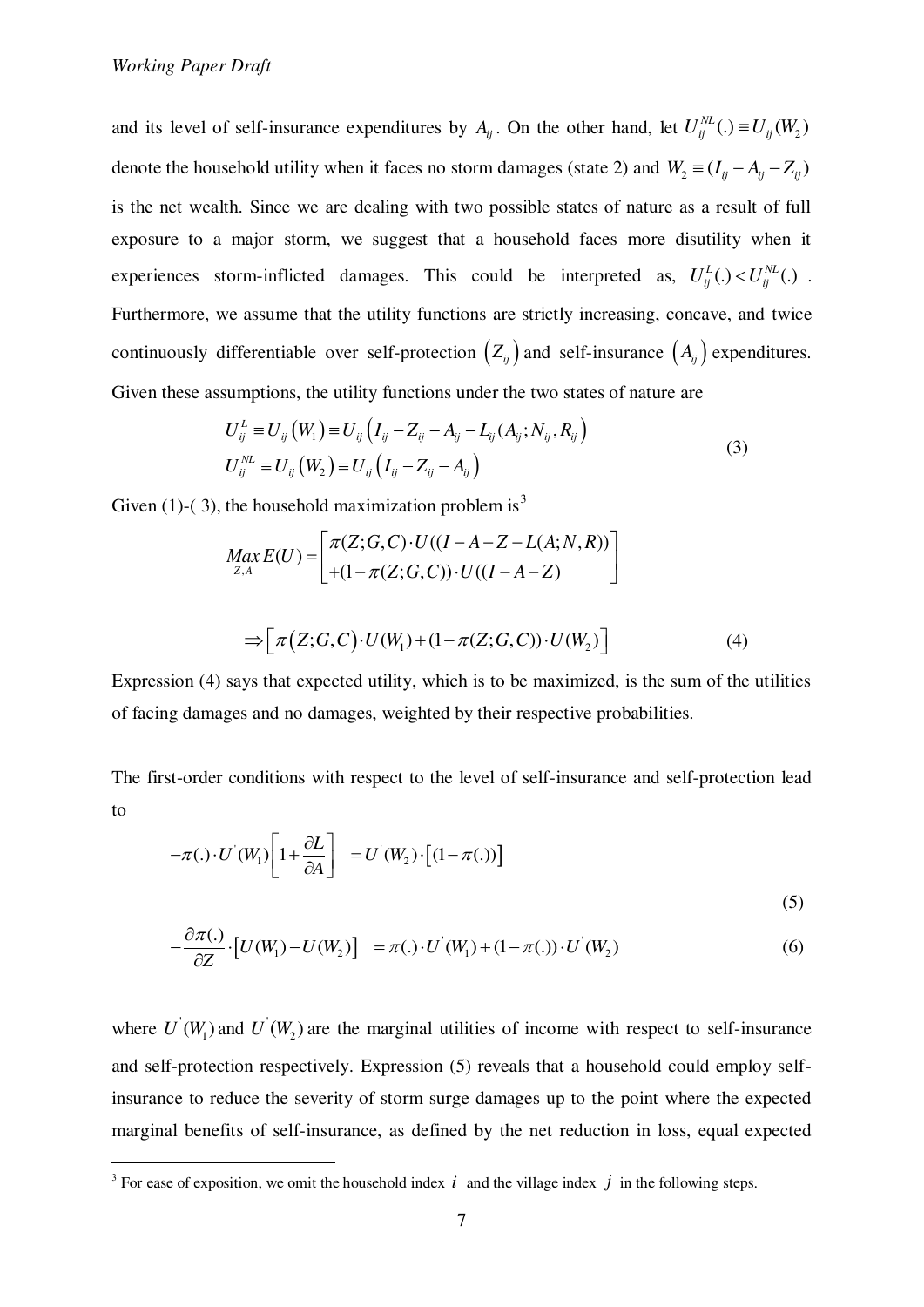marginal costs. Expression (6) indicates that a household could employ self-protection up to the point where the expected marginal benefits of self-protection, as defined by the decreased chance of storm damages weighted by the utility difference between the two states, equal expected marginal costs.

For the second-order sufficiency conditions associated with (4), the sign of the cross-partial derivatives with respect to self-protection and self-insurance expenditures cannot be determined even if the household is considered to be averse to storm risks. We show later in Appendix A how imposing additional restrictions in determining the signs of these crosspartial derivatives plays a significant role in determining the key comparative static results.

# **3. Comparative Static Analysis of Self-protection and Self-insurance**

A household's choice of self-protection and self-insurance to reduce extensive storm-inflicted damage is influenced by its access to ex-ante and ex-post government protection programs as well as private remittances. We examine these effects through comparative static analysis of the interior solution of the model. The full results are depicted in Appendix A, and they show that we cannot determine the directions of the relationships between a household's private defensive strategies and the public programs (both ex-ante and ex-post) unless we impose additional conditions on the model. Likewise, the relationship between a household's private defensive strategies and its access to private inward remittances remains ambiguous without additional conditions, which are also shown in Appendix A.

The results from the comparative static analysis reveal the following propositions.

**PROPOSITION 1:** For a risk-averse household, *ex-ante* government spending on public programs *G* leads to crowding-in of self-protection *Z*, i.e.  $\frac{\partial Z}{\partial z} > 0$ *G*  $\frac{\partial Z}{\partial G}$  but crowding-out of selfinsurance A, i.e.  $\frac{\partial A}{\partial x} < 0$ *G*  $\frac{\partial A}{\partial t}$  $\partial$ . That is, public protection programs act as a complement to selfprotection but as a substitute to self-insurance. The proof of Proposition 1 depends on Conditions 1 and 2 (derived in Appendix A), which are,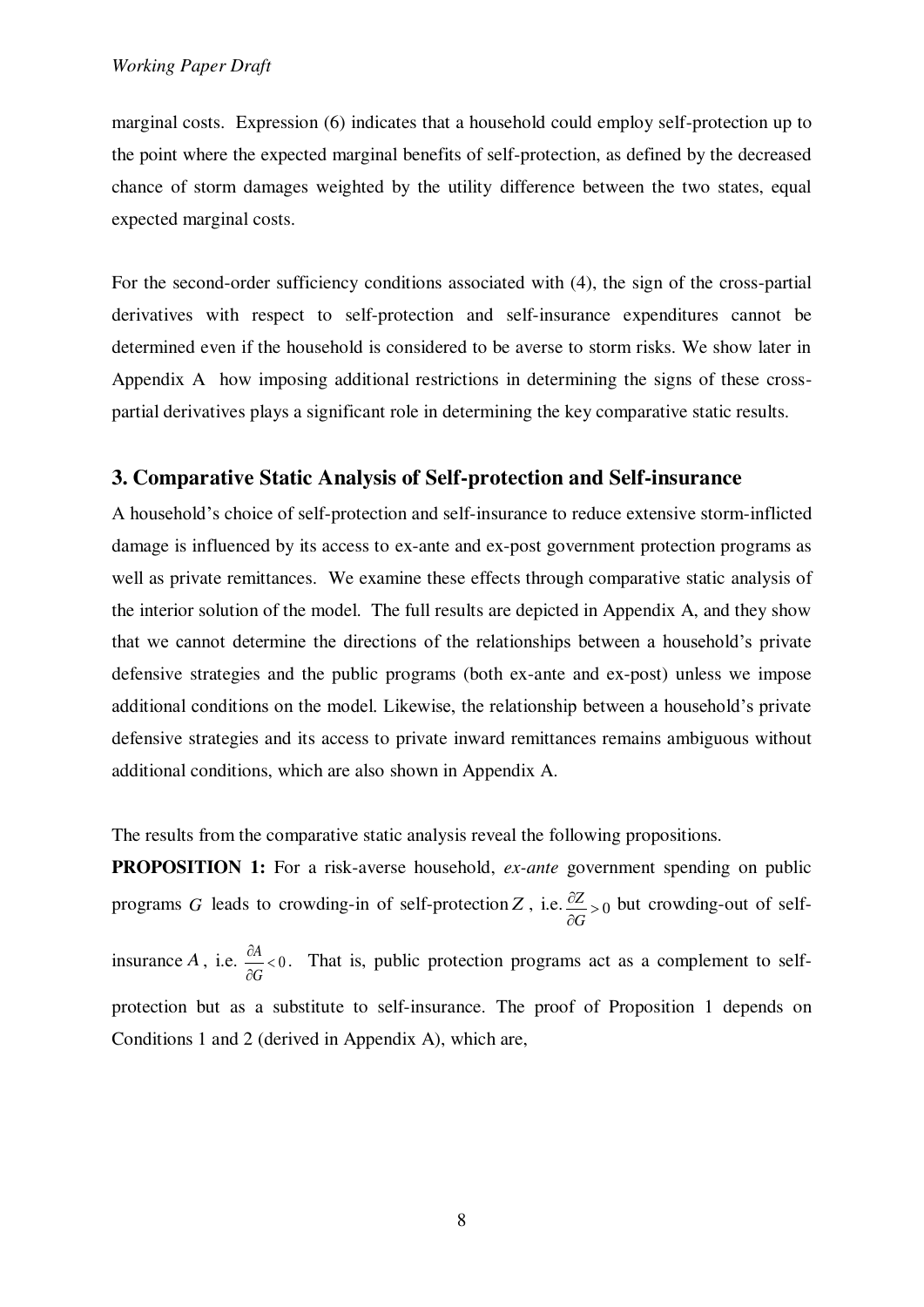**Condition 1.**  $H_{A7} = H_{7A} < 0$ . That is, assuming self-protection and self-insurance to be stochastic substitutes.<sup>4</sup> This implies that the marginal utility of self-protection, *Z*, decreases if more self-insurance, *A*, activities are taken by the household and vice-versa.

**Condition 2.**  $\frac{2\pi}{100} < 0$ *G Z*  $\frac{\partial^2 \pi(.)}{\partial \mathbf{r}}$  $\partial G \partial$ . This suggests that more ex-ante government programs, *G* , can accentuate the influence of self-protection,  $Z$ , in reducing the probability of facing storminflicted damages to property.

If either of these conditions is violated, then the signs of  $\frac{\partial Z}{\partial x}$ *G*  $\hat{c}$  $\hat{o}$ and  $\frac{\partial A}{\partial A}$ *G*  $\hat{o}$  $\hat{o}$ remain ambiguous.

Supporting evidence for Condition 2 abounds based on the contemporary literature on the relationship between public and private investment (Blejer and Khan, 1984; Greene and Villanueva, 1991; Erenburg, 1993; Ramirez, 1994, 2000; Oshikoya, 1994; Mitra, 2006). Findings by Erenburg (1993) reveal that public infrastructure capital has a stimulating effect on private investment in equipment and machinery. Using a panel data on developing economies for 1980 to 1997, Erden and Holcombe (2005) showed that a 10% increase in public investments lead to a 2% increase in private investments. Blejer and Khan (1984) for a panel of developing countries and Oshikoya (1994) for a panel of African countries presented evidence that public infrastructure investments has a positive impact on private investment. Kollamparambil and Nicolau (2011) study on South Africa found that public investment on infrastructure and social sectors is likely to enhance private investment; whereas, Hussain et al. (2004) detected positive influence of public development expenditures, such as infrastructure, health and education, on private investment based on annual time series data of Pakistan between 1975 and 2008. Mistra (2006) and Sterven (2004) also presented evidence of crowding-in over the long run and crowding-out over the short run following their research on India.

For our research, we consider the positive influence of ex-ante government spending on public programs on infrastructures such as roads and embankments on private self-protection expenditures. However, we also acknowledge that the direction of the sign for an increase of

<sup>-</sup><sup>4</sup> Hiebert (1983) introduced the terms 'stochastic substitutes' and 'stochastic complements' to define the relationships between technological inputs to reduce risks of a competitive firm facing production uncertainty. Archer *et al.* (2006) later applied the same terms to sign their comparative static results under the endogenous risk framework to study a parent's child care choices among alternative childcare technologies when the child could be exposed to some environmental hazard.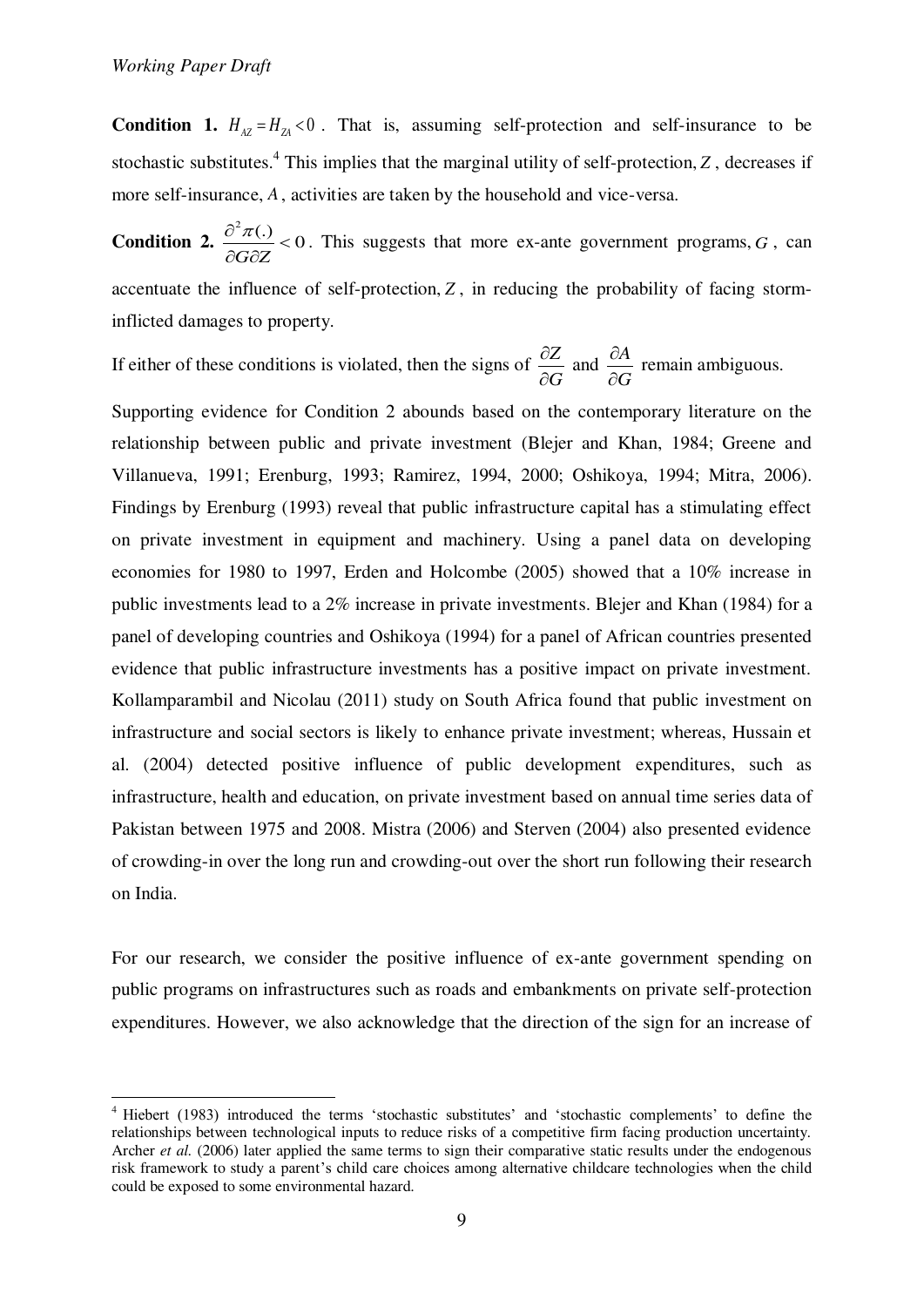ex-ante government spending on the optimum levels of private self-protection (as well as self-insurance) is an empirical question.

**PROPOSITION 2:** For a risk-averse household, it is not possible to determine the direction of the influence of ex-post public-assisted disaster relief and rehabilitation programs on exante self-protection and self-insurance. However, for a risk-neutral household and with some additional restrictions, self-protection *Z* declines (i.e., becomes a substitute) but selfinsurance *A* increases (i.e., becomes a complement) if households have more access to expost public-assisted disaster relief and rehabilitation programs *R*, i.e.  $\frac{\partial Z}{\partial R} < 0$  and  $\frac{\partial A}{\partial R} > 0$  $\frac{\partial Z}{\partial R}$  < 0 and  $\frac{\partial A}{\partial R}$  > . The proof of Proposition 3 for a risk-neutral household depends on Conditions 3-5.

**Condition 3.** The probability of facing ex-post storm inflicted property damages,  $\pi(.)$ , is strictly quasi-convex with respect to self-protection expenditure,  $Z : \frac{\partial \pi(.)}{\partial Z} < 0; \frac{\partial^2}{\partial Z}$  $\frac{(\mathcal{C})}{Z}<0; \frac{\partial^2 \pi(\mathcal{C})}{\partial z^2}>0.$ *Z Z*  $\frac{\partial \pi(.)}{\partial \overline{x}} < 0; \frac{\partial^2 \pi(.)}{\partial \overline{x}} >$  $\partial Z$   $\partial Z$ This implies that the probability of facing monetary losses to property as a result of a cyclone induced storm surge decreases as household self-protection expenditure increases.

**Condition 4.** A strict quasi-convex relationship exists between storm-inflicted monetary losses to property and self-insurance expenditures, 2  $\frac{\partial L}{\partial A} < 0; \frac{\partial^2 L}{\partial A^2} > 0$  $A \qquad \partial A^2$  $\partial L$   $\partial$  $\frac{\partial Z}{\partial A}$  < 0;  $\frac{\partial Z}{\partial A^2}$  > 0. This means that monetary losses to property decrease as a household commits more self-insurance expenditure.

**Condition 5.**  $\frac{2L(.)}{2L} < 0.$ *R A*  $\frac{\partial^2 L(.)}{\partial \mathbf{D} \mathbf{D} \mathbf{A}}$  $\frac{\partial^2 E(t)}{\partial R \partial A}$  < 0. Condition 5 states that more ex-post public-assisted disaster relief and rehabilitation programs, *R*, accentuate the effect of self-insurance in reducing monetary loss or damages to property as a result of a severe storm event.

Conditions 3 and 4 are self-explanatory. However, Condition 5 requires justifications and supporting evidence. Condition 5 proposes that access to more *ex-post* public disaster relief and rehabilitation programs can further accentuates the effectiveness of self-insurance in reducing storm-inflicted monetary loss or damages to property. Based on empirical findings on twelve (12) low-and middle-incomes countries that encountered economic crises and natural disasters, Skoufias (2003) highlighted some ex-post public strategies that can be more effective in protecting households from adverse aggregate shocks. Baez and Mason (2008) suggests how ex-post public complimentary policies through education, training, and critical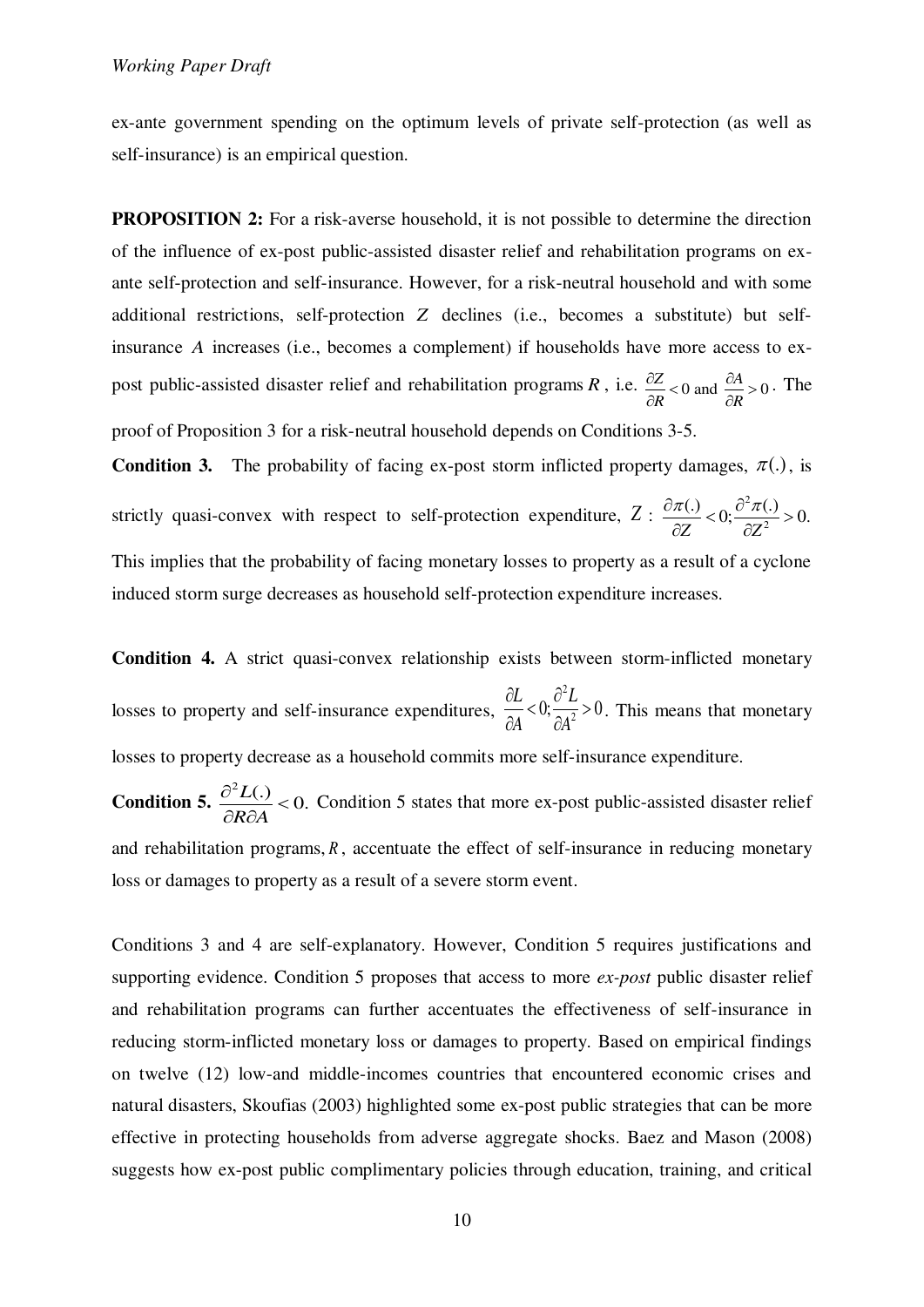information after a natural disaster event in Latin American countries can empower households with characteristics that enhance their capacity to diversify their income and crop portfolios. Following our theoretical model, these outcomes do assume that the household is risk neutral. The behavioral response of risk-averse households is much more difficult to discern. Hence, further understanding of the possible direction of the sign requires empirical analysis.

**PROPOSITION 3:** For a risk-averse household, it is not possible to determine the direction of the influence of private inward remittances on self-protection and self-insurance. For a risk-neutral household, self-protection *Z* declines (i.e., becomes a substitute) but selfinsurance *A* increases (i.e., becomes a complement) if households have more access to private inward remittances *N* from migrant household members that is specifically allocated to reduce severity of the storm event, i.e.  $\frac{\partial Z}{\partial N} < 0$  and  $\frac{\partial A}{\partial N} > 0$  $\frac{\partial Z}{\partial N}$  < 0 and  $\frac{\partial A}{\partial N}$  > . Proof of Proposition 3 for a riskneutral household depends on Conditions 3, 4, and 6.

**Condition 6.**  $\frac{2L(0)}{2L(0)} < 0.$ *N A*  $\frac{\partial^2 L(.)}{\partial \Sigma \Omega}$  $\frac{\partial^2 E(t)}{\partial x \partial A}$  < 0. Condition 6 states that more ex-post private transfers through remittances, *N* , from migrant family members accentuate the effect of self-insurance in reducing monetary loss or damages to property from a major storm event.

If Condition 6 is not met, the crowding in effect based on the sign of  $\frac{\partial A}{\partial r}$ *R*  $\hat{c}$  $\hat{o}$ , remain ambiguous. Moreover, for a risk-averse household, it is not possible to determine the direction of the influence of expected increasing flow of private transfers through remittances from migrant family members specifically targeted to reduce severity from a major storm event. Empirical analysis might help to further understand the possible direction of the sign. Some empirical studies do reveal the influence of private remittances on private coping strategies against natural disasters, which might be considered as complimentary in nature (Yang and Choi; 2007; Mozumder et al., 2009). However, these empirical studies do not focus on the effect of disaster-related private transfers in terms of remittances on private economic actions to reduce disaster risk.

Table 1 summarizes the comparative statics results with the accompanying conditions. We observe that factors that are in place before a storm occurs, such as government protection programs, are complements to self-protection expenditures by the household, whereas these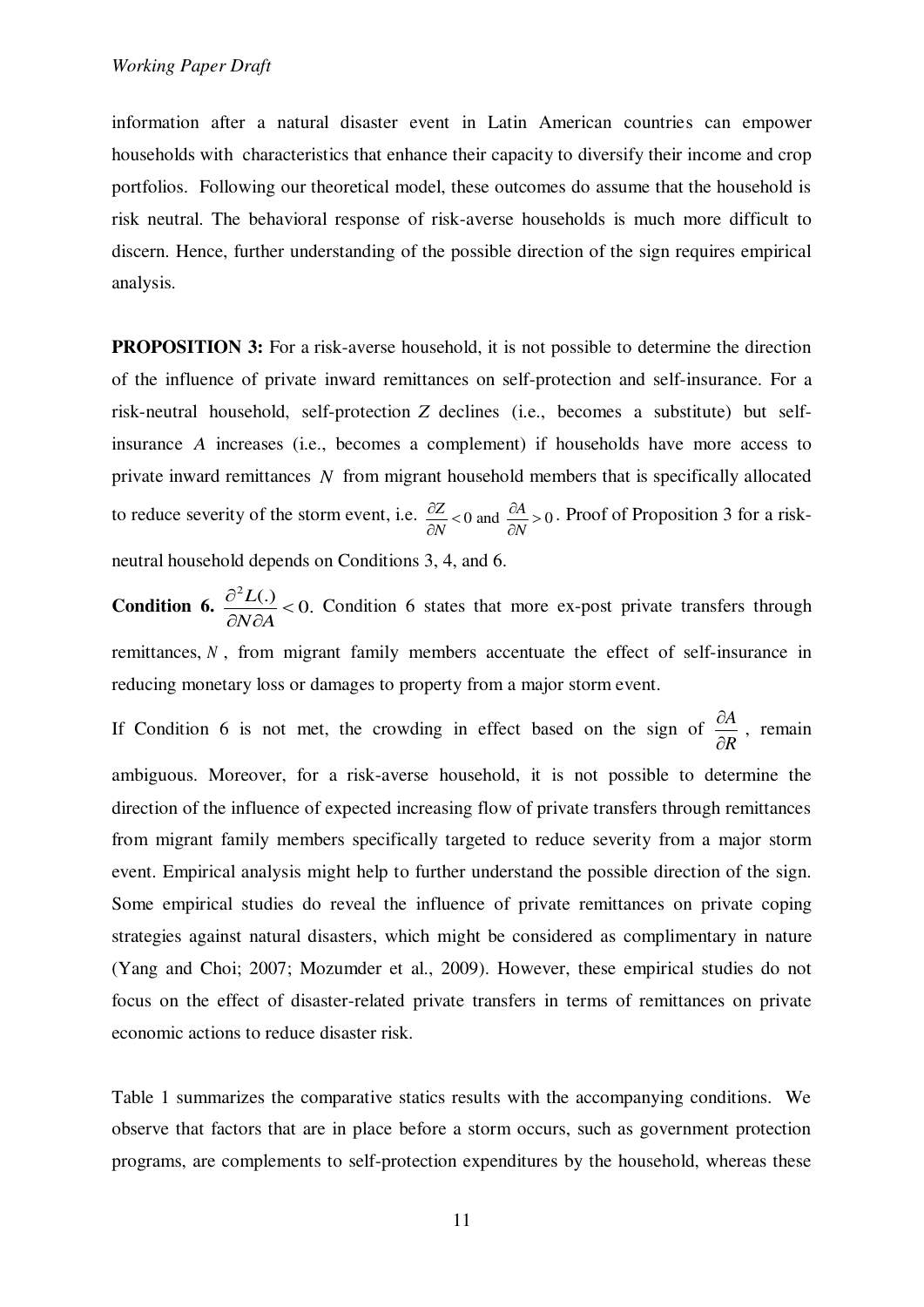exogenous influences are substitutes for self-insurance by the household. The latter effect implies that, if the household is receiving protection from government spending programs, then it is less likely to have to allocate expenditures for *ex-post* reduction in losses incurred from a storm. Moreover, if the household is already protected by public programs, it can enhance its welfare by using complementary self-protection measures to reduce the risk of storm damage even further.

Conversely, factors that are in place after a storm occurs, such as the increased availability of private transfers through remittances from migrant family members and public disaster relief and rehabilitation programs reduces self-protection by the household but increases its selfinsurance. If the household expects more post-disaster government programs to be implemented and more private transfers, it is less likely to take *ex-ante* actions to reduce the probability of storm damage to its property. On the other hand, if more *ex-post* relief and rehabilitation and *ex-post* private transfers through remittances are available, the household may allocate more expenditure to self-insure against damages. Considering the disaster relief and rehabilitation programs are normally driven by community-wide or district-level efforts, such public programs might also spur individual households to adopt their own measures to safeguard their income and property after the storm. Likewise, for private transfers, households might be encouraged to pursue more self-insurance actions after the storm if they are confident that they gather sufficient funds to recover their storm-inflicted losses to property. However, these outcomes assume that the household is risk neutral. Comparative results from our endogenous risk framework model show that the behavioral response of riskaverse households is much more difficult to establish.

# **Concluding Remarks**

How does bailing out victims of major storm events, such as cyclones and tsunamis, influence the economic behavior of households living in disaster prone areas? Are private protective investments of households living in the coastal areas along the flood plains reduced in anticipation of public-sponsored programs and private transfers? Our paper endeavors to fill in the knowledge gap by proposing a theoretical model of household private investment in storm-protection given public programs and private inward remittances.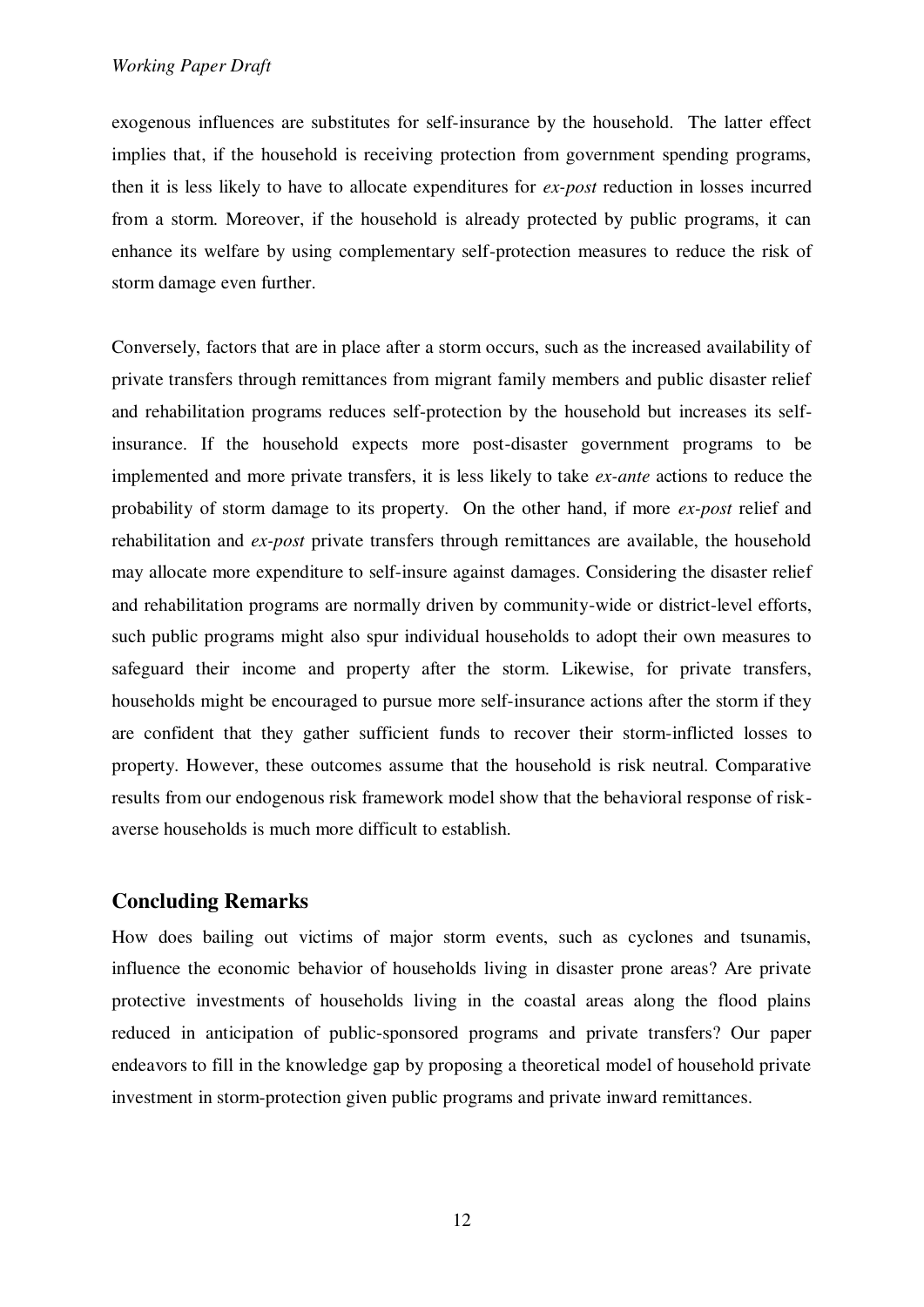#### *Working Paper Draft*

To examine the issues, we classified a household' investment in storm protection into two categories: (1) *self-protection expenditures*, a form of ex-ante prevention, are private investments that reduce expected storm-inflicted damages from occurring; and, (2*) selfinsurance expenditures*, a form of ex-post adaptation, are private investments in human, physical, and social capital by the households to reduce their losses in the event of storminflicted damages. Our household model of private investment in storm protection in terms of self-protection and self-insurance are based on an endogenous risk framework where our goal is to determine possible influence of government programs and private inward remittances on a household's decision to invest in self-protection and self-insurance. By imposing additional restrictions on the model, our results show that ex-ante public programs, such as publicly constructed protective barriers, embankments, or dams that can reduce the probability of flooding as a result of the storm, are complements to self-protection investments by a riskaverse household. However, these same factors are substitutes to household self-insurance expenditures. But possible directions of the influence of ex-post public disaster relief and rehabilitation programs and private inward remittances on private storm protection behaviour cannot be determined for risk-averse household. By assuming the household to be riskneutral and introducing further restrictions, we are able to show that ex-post public programs and private inward remittances reduce self-protection by the household but increase its selfinsurance.

We identified there is evidence abound on some of the important conditions applied in our theoretical model. But we also acknowledge that the direction of the sign of relationships between public programs and private storm protection behavior is an empirical question to provide credence to our theoretical underpinnings. Same also applies in determining the sign of the relationships between private inward remittances received from a migrant family member and its possible influence on private storm protection behavior. It will be interesting to see whether access to either public programs or private inward remittances is enough to deter or encourage private investments to reduce risks from storm-inflicted damages to property by averting the likelihood as well as reducing the severity or magnitude of such risk event.

We think that theory of household private investment in storm protection that we have developed could be generalized to all coastal communities which are affected by climate change. Hypotheses based on the research questions and the Propositions derived from the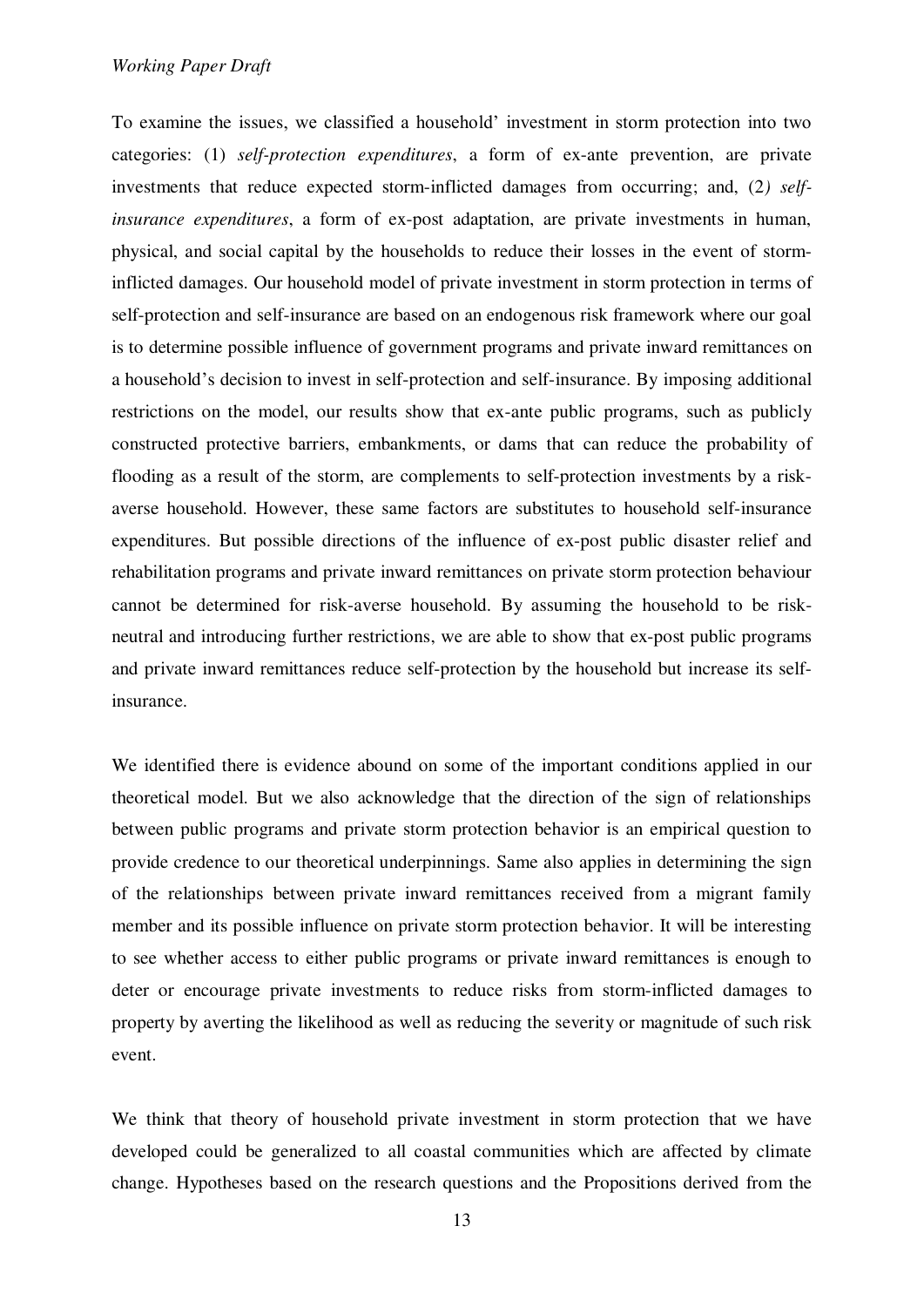## *Working Paper Draft*

theoretical model could be tested empirically. Findings from such studies could recommend the steps that the governments might take to develop an institutional setup under joint publicprivate partnerships by encouraging more collective and individual participation in stormprotection activities among the vulnerable communities from major storm events. We believe by identifying and nurturing such form of institutions, governments representing the low-and middle-income countries would be able to mitigate the impacts of market failures due to moral hazard and adverse selection problems that arise from public-sponsored programs. In addition, we consider that identifying the channels through which private inward remittances directly and indirectly influence private storm protection behavior or attitudes towards reducing the likelihood as well as severity from storm-inflicted damages to property has some serious policy implications in the future. Lastly, outcomes from our research will be particularly relevant for developing countries, especially from south-east Asia and small island states of the Pacific, intention to promote and support sustainable development projects by improving their resilience and response capacity to cope against natural disaster events as a result of global climate change.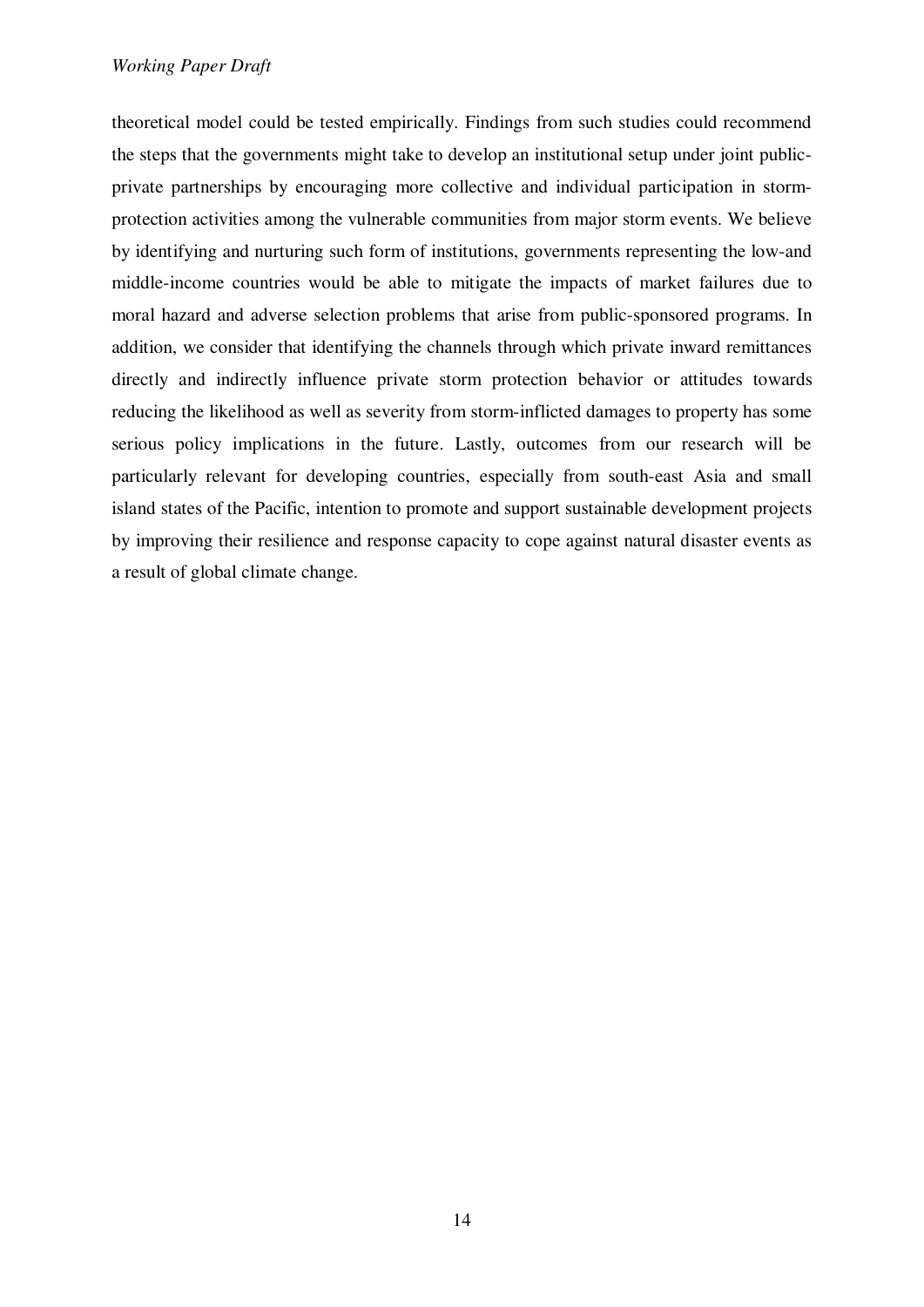

Figure 1: Probability Tree of a Sequence of Events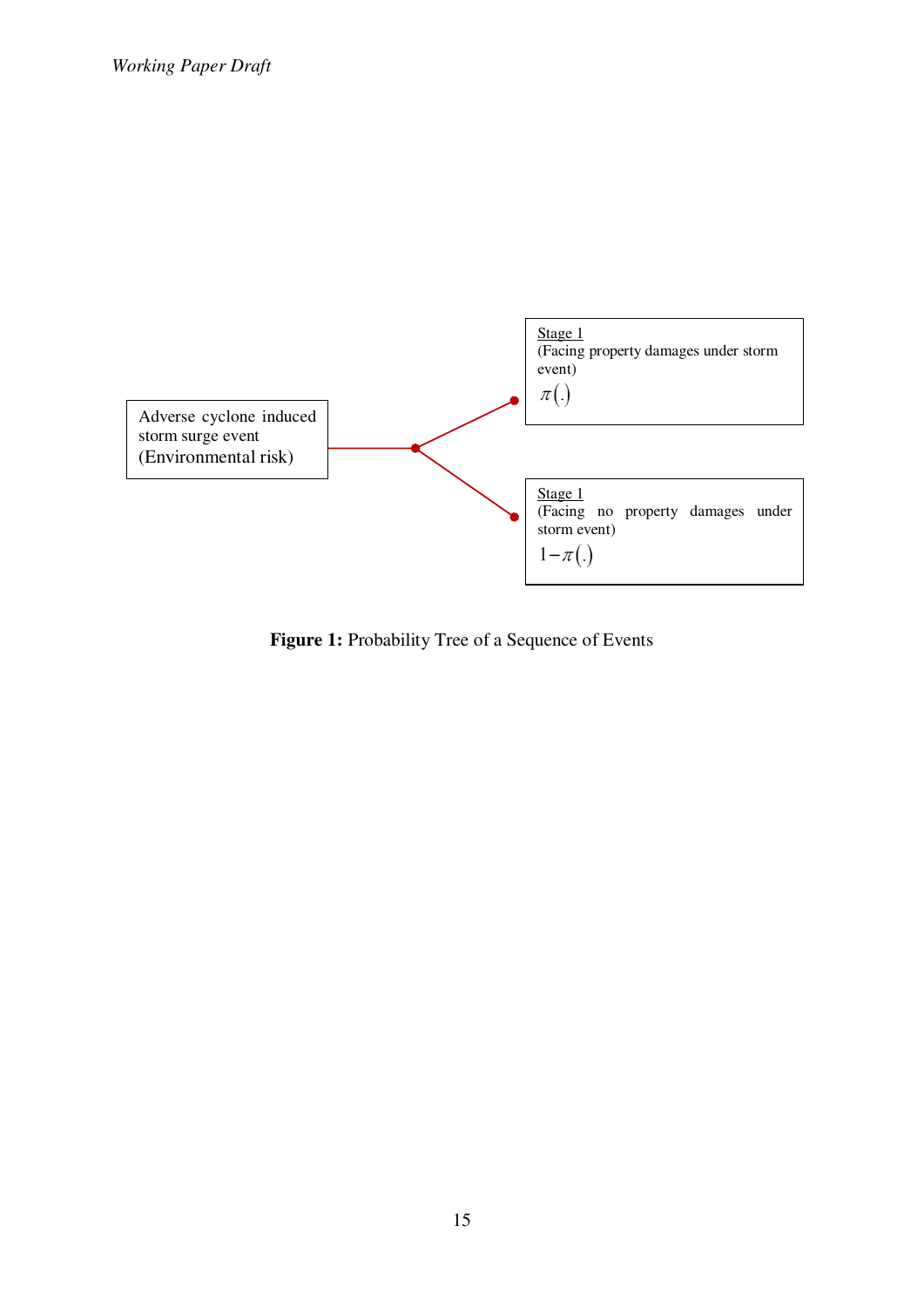| Household Self-protection $(Z)$                                                          |                                                                 |                                                                                      |
|------------------------------------------------------------------------------------------|-----------------------------------------------------------------|--------------------------------------------------------------------------------------|
|                                                                                          | <b>Conditional Result</b>                                       | <b>Requirements for</b><br><b>Signing Conditional</b><br><b>Result</b>               |
| Access to ex- ante public<br>protection spending                                         | $\frac{dZ}{dG} > 0$                                             | 1. $H_{AZ} = H_{ZA} < 0$<br>2. $\frac{\partial^2 \pi(.)}{\partial G \partial Z} < 0$ |
| Expectation of receiving<br>increased flow of remittances<br>from migrant family members | $\frac{dZ}{dN} < 0$<br>(Hold only for risk neutral households)  | $\frac{\partial^2 L(A,R)}{\partial N \partial A} < 0$                                |
| Access to ex-post relief and<br>rehabilitation programs                                  | $\frac{dZ}{dR} < 0$<br>(Holds only for risk neutral households) | $\frac{\partial^2 L(A,R)}{\partial R \partial A} < 0$                                |
| Household Self-insurance $(A)$                                                           |                                                                 |                                                                                      |
| Access to ex- ante public<br>protection spending                                         | $\frac{dA}{dG} < 0$                                             | 1. $H_{AZ} = H_{ZA} < 0$<br>2. $\frac{\partial^2 \pi(.)}{\partial G \partial Z} < 0$ |
| Expectation of receiving<br>increased flow of remittances<br>from migrant family members | $\frac{dA}{dN} > 0$<br>(Holds only for risk neutral households) | $\frac{\partial^2 L(A,R)}{\partial N \partial A} < 0$                                |
| Access to ex-post relief and<br>rehabilitation programs                                  | $\frac{dA}{dR} > 0$<br>(Holds only for risk neutral households) | $\frac{\partial^2 L(A,R)}{\partial R \partial A} < 0$                                |

# **Table 1:** Comparative Static Results of the Household Model of Defensive Strategies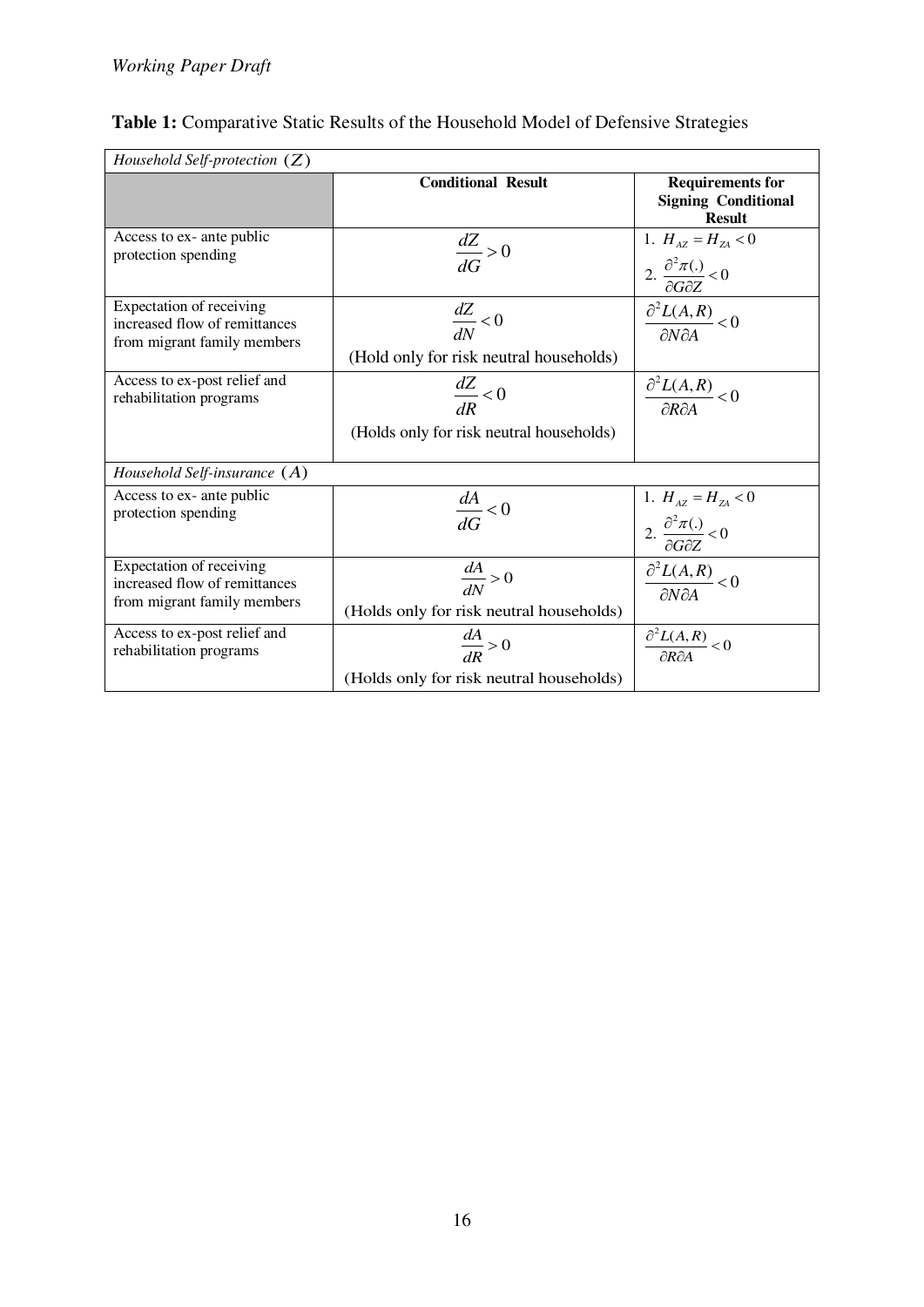# **Appendix A**

*Proof of PROPOSITION 1*. Comparative analyses results show that we cannot determine the direction of the relationship between a household's averting behavior and ex-ante public protection spending unless we impose additional restrictions.

Using the first order conditions (5) and (6) of the main paper and the implicit function theorem, the comparative static effects of a decrease in *G* on the optimal levels of selfprotection *Z* yields,

$$
\frac{\partial Z^*}{\partial G} = \frac{\begin{vmatrix} -\frac{\partial F^1}{\partial G} & H_{ZA} \\ -\frac{\partial F^2}{\partial G} & H_{AA} \end{vmatrix}}{|H|} \Rightarrow \frac{\begin{vmatrix} -\frac{\partial EMB_Z}{\partial G} & H_{ZA} \\ -\frac{\partial EMB_A}{\partial G} & H_{AA} \end{vmatrix}}{|H|} = \frac{H_{AA} \cdot \left( -\frac{\partial EMB_Z}{\partial G} \right) + H_{AZ} \cdot \left( \frac{\partial EMB_A}{\partial G} \right)}{|H|}
$$
(A.1)

where,  $F^1 = EMB_z$  is the first order condition with respect to self-protection, i.e. the expected marginal benefits of self-protection based on expression (5);  $F^2 \equiv EMB_A$  is the first order condition with respect to self-insurance, i.e. the expected marginal benefits of self-insurance based on expression (6);  $H_{AA}$  is the own-partial of self-insurance; and  $H_{ZA}$  is the cross-partial of self-protection and self-insurance. Both partials are based on the Hessian matrix  $|H - H|$ 

$$
|H| = \begin{vmatrix} H_{ZZ} & H_{ZA} \\ H_{AZ} & H_{AA} \end{vmatrix}.
$$

In expression (A.1), the first term in the numerator on the right hand side is the direct effect of the ex-ante public spending on self-insurance while the second term is the indirect effect.

Likewise, the comparative static effects of a decrease in *G* on the optimal level of selfinsurance *A* yields,  $\sim$ 

$$
\frac{\partial A^*}{\partial G} = \frac{\begin{vmatrix} H_{ZZ} & -\frac{\partial F^1}{\partial G} \end{vmatrix}}{\begin{vmatrix} H_{AZ} & -\frac{\partial EMB_Z}{\partial G} \end{vmatrix}} \Rightarrow \frac{\begin{vmatrix} H_{ZZ} & -\frac{\partial EMB_Z}{\partial G} \end{vmatrix}}{\begin{vmatrix} H_{AZ} & -\frac{\partial EMB_A}{\partial G} \end{vmatrix}} = \frac{H_{ZZ} \cdot \left( -\frac{\partial EMB_A}{\partial G} \right) + H_{AZ} \cdot \left( \frac{\partial EMB_Z}{\partial G} \right)}{\begin{vmatrix} H \end{vmatrix}} \tag{A.2}
$$

where,  $F^1 = EMB_z$  is the first order condition with respect to self-protection, i.e. the expected marginal benefits of self-protection based on expression (5);  $F^2 = EMB_A$  is the first order condition with respect to self-insurance, i.e. the expected marginal benefits of selfinsurance based on expression (6);  $H_{AA}$  is the own-partial of self-insurance; and  $H_{ZA}$  is the cross-partial of self-protection and self-insurance. Both partials are based on the Hessian matrix  $|H| = \int_0^H Z^2 \frac{HZ_A}{L}$ *AZ AA*  $H = \begin{vmatrix} H_{zz} & H_z \ H_{xz} & H_z \end{vmatrix}$  $=\begin{vmatrix} u & u \\ v & v \end{vmatrix}$ .

In expression (A.2), the first term in the numerator on the right hand side is the direct effect of the ex-ante public spending on self-protection while the second term is the indirect effect.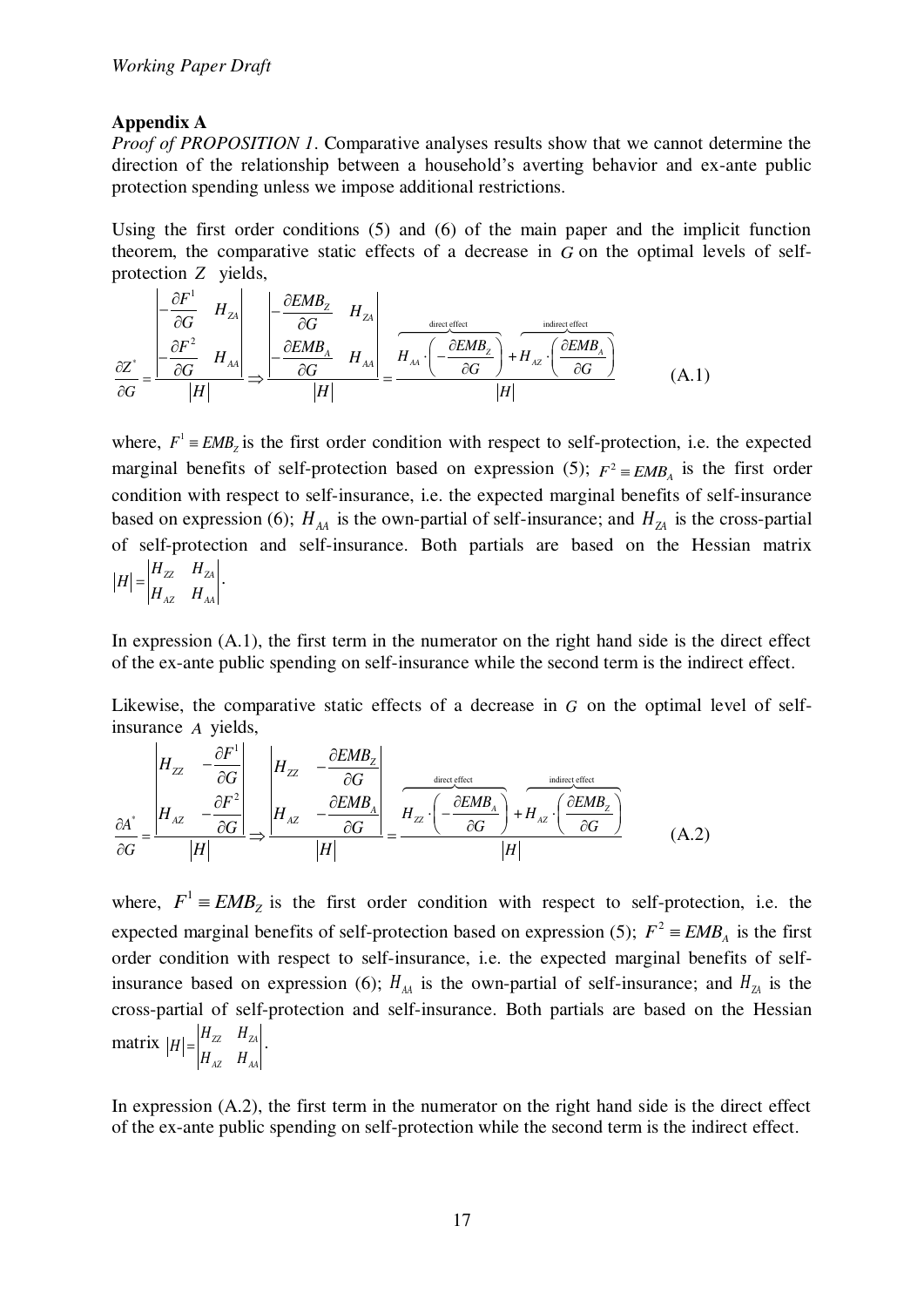-

Expression (A.1) and (A.2) show that the sign and magnitude of the direct effect depends on how a change in ex-ante public spending affects the expected marginal benefits of selfprotection  $\frac{\partial EMB_z}{\partial E}$ *G*  $\partial$  $\left(\frac{\partial EMB_z}{\partial G}\right)$  and the expected marginal benefits of self-insurance  $\left(\frac{\partial EMB_A}{\partial G}\right)$  $\hat{o}$  $\left(\frac{\partial EMB_A}{\partial G}\right)$ . In addition, it depends on the signs of  $H_{ZZ}$  and  $H_{AA}$  which are both negative by the second-order conditions. Like the direct effect, the indirect depends on the influence of ex-ante public spending on the expected marginal benefits of self-protection and self-insurance. However, it also depends on the signs of the cross partials of self-protection and self-insurance  $(H_{AZ} = H_{ZA})$  which cannot be determined.

Substituting the influence of ex-ante public programs, *G* , on the expected marginal benefits of self-protection, *EMB<sup>Z</sup> G*  $\partial$  $\partial$ , and the expected marginal benefits of self-insurance, *EMB<sup>A</sup> G*  $\hat{c}$  $\tilde{c}$ , in expression (A.1) leads to

$$
H_{AA} = \frac{\left[-\frac{\partial^2 \pi}{\partial G \partial Z} \cdot (U(W_1) - U(W_2))\right] + H_{ZA} \cdot \left[-\frac{\partial \pi}{\partial G} \cdot U(W_1) \cdot (1 + \frac{\partial L}{\partial A})\right]}{\left[+\frac{\partial \pi}{\partial G} \cdot (U(W_1) - U(W_2))\right] + H_{ZA} \cdot \left[-\frac{\partial \pi}{\partial G} \cdot U(W_2) \cdot \frac{\partial Q}{\partial G}\right]}
$$
\n(A.3)

Similarly, Substituting the influence of ex-ante public programs, *G* , on the expected marginal benefits of self-protection, *EMB<sup>Z</sup> G*  $\hat{o}$  $\hat{c}$ , and the expected marginal benefits of self-insurance, *EMB<sup>A</sup> G*  $\partial$  $\partial$ , in expression (A.2) yields

$$
H_{ZZ}\left[\begin{array}{c}\frac{\partial \pi}{\partial G} \cdot \overrightarrow{U'(W_1)} \cdot \overrightarrow{\left(1 + \frac{\partial L}{\partial A}\right)} \\ \frac{\partial \pi}{\partial G} \end{array}\right] + H_{AZ} \cdot \left[\begin{array}{c}\frac{\overrightarrow{v}}{\partial^2 \pi C} \cdot \overrightarrow{\left(U(W_1) - U(W_2)\right)} \\ \frac{\partial \pi}{\partial G} \end{array}\right]
$$
\n
$$
\frac{\partial A}{\partial G} = \frac{\frac{\partial A}{\partial G} \cdot \overrightarrow{U(W_2)} \cdot \frac{\partial \pi}{\partial G} \cdot \overrightarrow{U(W_1) - U(W_2)}}{|H|} \qquad (A.4)
$$

It is not possible to sign expression (A.3) and (A.4) unambiguously. They can only be signed if the following conditions hold,

 more self-insurance, *A*, activities are taken by the household and vice-versa. **Condition 1.**  $H_{A Z} = H_{Z A} < 0$ . That is, assuming self-protection and self-insurance to be stochastic substitutes.<sup>5</sup> This implies that the marginal utility of self-protection, *Z*, decreases if

<sup>&</sup>lt;sup>5</sup> Hiebert (1983) introduced the terms 'stochastic substitutes' and 'stochastic complements' to define the relationships between technological inputs to reduce risks of a competitive firm facing production uncertainty. Archer *et al.* (2006) later applied the same terms to sign their comparative static results under the endogenous risk framework to study a parent's child care choices among alternative childcare technologies when the child could be exposed to some environmental hazard.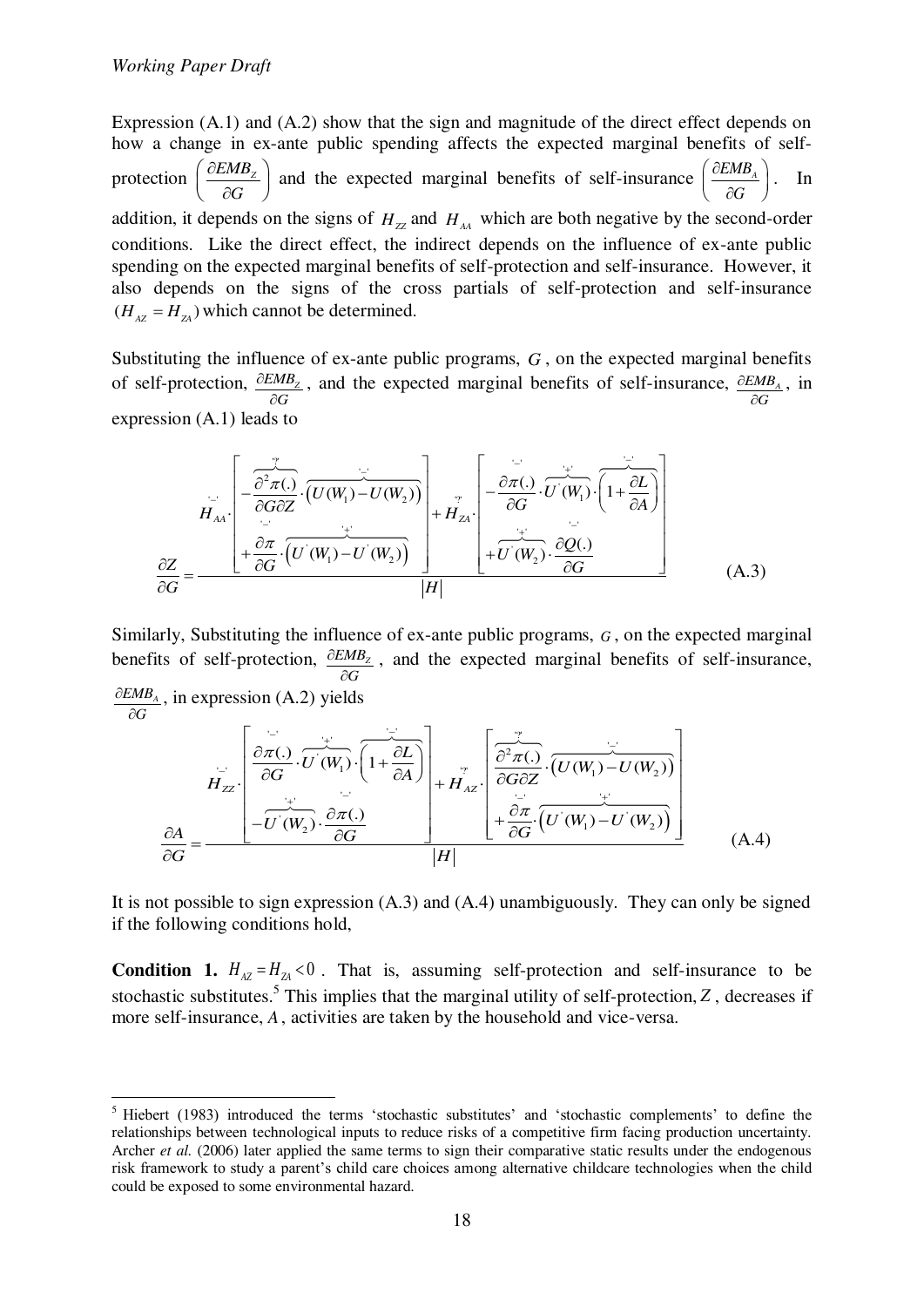**Condition 2.**  $\frac{2\pi}{100} < 0$ *G Z*  $\frac{\partial^2 \pi(.)}{\partial \mathbf{r}}$  $\partial G \partial$ . This suggests that more ex-ante government protection activities *G* can accentuate the influence of self-protection, *Z* , in reducing the probability of facing storm-inflicted damages to property.

Assuming conditions (1) and (2) are met, it is possible to sign - expressions (A.1) and (A.2) accordingly.

$$
\frac{\partial Z}{\partial G} = \frac{H_{AA} \cdot \overbrace{\text{2nd bracketed term}} + H_{ZA} \cdot \overbrace{\text{4th bracketed term}}^{T} = \frac{H_{AA} \cdot \overbrace{\text{2nd bracketed term}}^{T} - H_{I}}{|H|} = \frac{H_{II} \cdot \overbrace{\text{2nd bracketed term}}^{T} + H_{II}}{|H|} > 0
$$
\n
$$
\frac{\partial A}{\partial G} = \frac{H_{zz} \cdot \overbrace{\text{2nd bracketed term}}^{T} + H_{AZ} \cdot \overbrace{\text{4th bracketed term}}^{T} = \frac{H_{II} \cdot H_{II}}{|H|} < 0
$$
\n(A.5)

Therefore, under additional restrictions, comparative statics result show that ex-ante government protection spending, *G* , is a complement to self-protection, *Z* , but is a substitute to self- insurance, *A* .

*Proof of PROPOSITION 2.* Starting with the risk-averse case, comparative results on the influence of ex-post government risk-reducing programs like disaster relief and rehabilitation activities on household private defensive strategies show that the direction of the relationship can be determined only under certain restrictions. Comparative static results show

$$
\frac{\partial Z^*}{\partial R} = \frac{\begin{vmatrix} -\frac{\partial F^1}{\partial R} & H_{ZA} \\ -\frac{\partial F^2}{\partial R} & H_{AA} \end{vmatrix}}{|H|} \Rightarrow \frac{\begin{vmatrix} -\frac{\partial EMB_Z}{\partial R} & H_{ZA} \\ -\frac{\partial EMB_A}{\partial R} & H_{AA} \end{vmatrix}}{|H|} = \frac{H_{AA} \cdot \left( -\frac{\partial EMB_Z}{\partial R} \right) + H_{AZ} \cdot \left( \frac{\partial EMB_A}{\partial R} \right)}{|H|}
$$
(A.6)

$$
\frac{\partial A^*}{\partial R} = \frac{\begin{vmatrix} H_{ZZ} & -\frac{\partial F^1}{\partial R} \\ H_{AZ} & -\frac{\partial F^2}{\partial R} \end{vmatrix}}{\begin{vmatrix} H \end{vmatrix}} \Rightarrow \frac{\begin{vmatrix} H_{ZZ} & -\frac{\partial EMB_Z}{\partial R} \\ H_{AZ} & -\frac{\partial EMB_A}{\partial R} \end{vmatrix}}{\begin{vmatrix} H \end{vmatrix}} = \frac{H_{ZZ} \cdot \left( -\frac{\partial EMB_A}{\partial R} \right) + H_{AZ} \cdot \left( \frac{\partial EMB_Z}{\partial R} \right)}{\begin{vmatrix} H \end{vmatrix}}
$$
(A.7)

Expressions (A.6)-(A.7) reveal that the sign and magnitude of the direct effects depend on the own partials,  $H_{zz}$  and  $H_{AA}$ , as well as how a change in the ex-post public-assisted disaster relief and rehabilitation programs influences expected marginal benefits of self-protection, *EMB<sup>Z</sup> R*  $\partial$  $\partial$ , and self-insurance,  $\frac{\partial EMB_A}{\partial P}$ *R*  $\widehat{o}$  $\partial$ . Conversely, the indirect effects depend on the cross partials,  $H_{ZA}$  and  $H_{AZ}$ , and the influence of ex-post public-assisted disaster relief and rehabilitation programs on the expected marginal benefit of self-protection and selfinsurance.

Under the risk-averse assumption, results reveal that the direction of the relationship between ex-post public programs and the private averting strategies remain ambiguous because it is not possible to determine the direction of influence of ex-post public programs, *R* , on the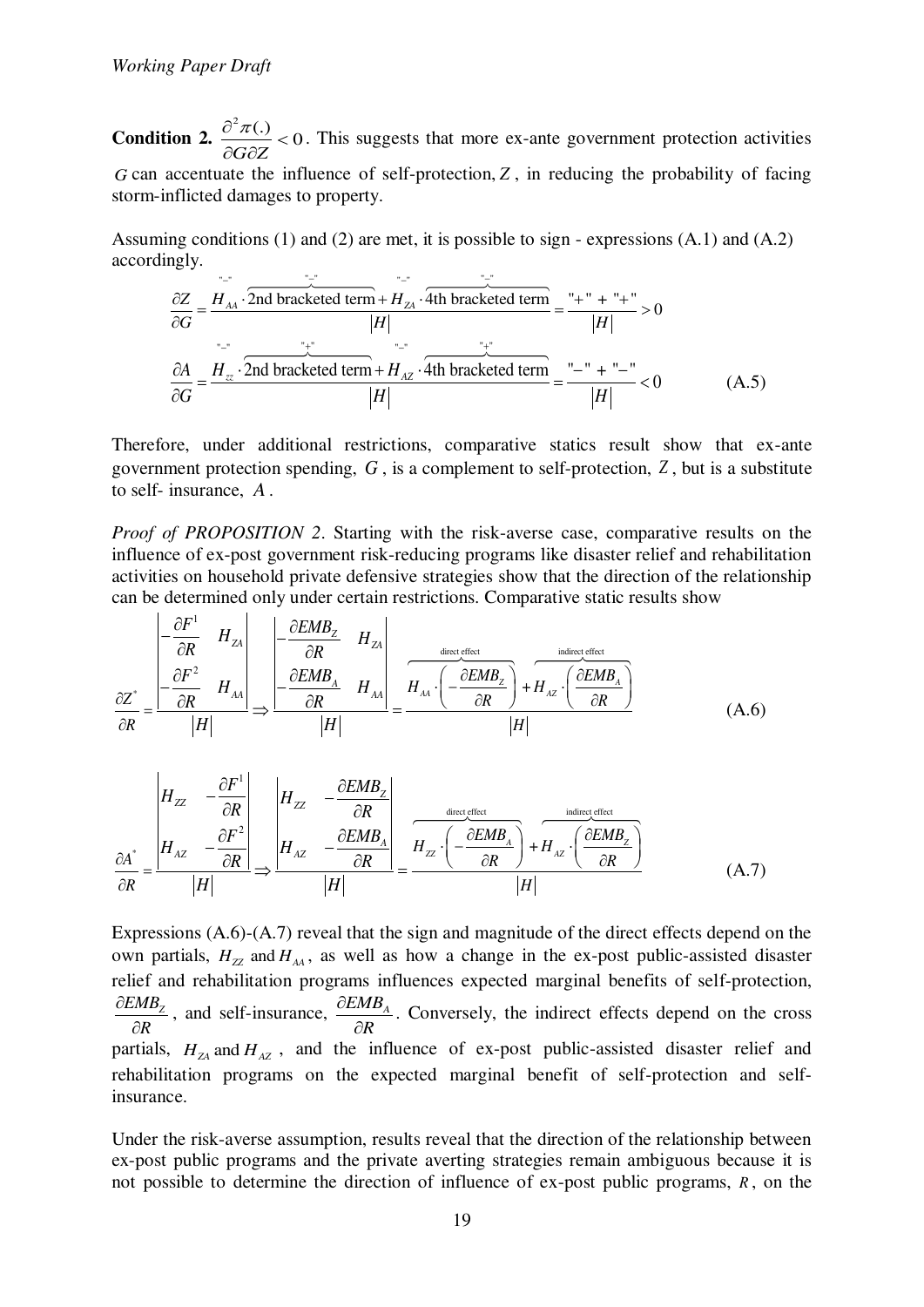expected marginal benefits of self-protection  $|_{EMB_2}$ *ij*  $EMB_z = \frac{\partial EU}{\partial I}$ *Z*  $=\frac{\hat{c}}{c}$  $\left( EMB_z = \frac{\partial EU}{\partial Z_{ii}} \right)$  $\begin{pmatrix}cZ_{ij}\end{pmatrix}$ . However, if the households are assumed to be risk neutral, then it is possible to establish the direction of the relationships by imposing the additional restriction.

Substituting the influence of ex-post public programs, *R* , on the expected marginal benefits of self-protection,  $EMB<sub>Z</sub>$ , and the expected marginal benefits of self-insurance,  $EMB<sub>A</sub>$ , in expressions (A.6) and (A.7) lead to,

 $"''"$ 

$$
H_{AA} \left[ \frac{\partial \pi(.)}{\partial Z} \cdot \overrightarrow{U'(W_1)} \cdot \frac{\partial L(.)}{\partial R} - \pi \cdot \overrightarrow{U''(W_1)} \cdot \frac{\partial L}{\partial R} \right] + H_{ZA} \left[ -\pi(.) \cdot \overrightarrow{U'(W_1)} \cdot \frac{\partial^2 L(.)}{\partial R \partial A} \right]
$$
\n
$$
\frac{\partial Z}{\partial R} = \frac{|H|}{|H|} \left[ \frac{2\pi}{\pi} \left( \frac{\partial L(.)}{\partial A} \right) \cdot \overrightarrow{U'(W_1)} \cdot \frac{\partial L}{\partial R} \right]
$$
\n(A.8)

Under the first term of the numerator, the bracketed portion representing  $EMB_z$   $\partial F^1$ *R R*  $\partial EMB$ ,  $\partial$  $=$  $\partial R$   $\partial$  cannot be signed. Therefore, the sign of *Z R*  $\partial$  $\frac{\partial P}{\partial R}$  remains ambiguous.

On self-insurance, *A* ,

$$
H_{ZZ}\left[\pi(.)\cdot\overrightarrow{U}(W_1)\cdot\overrightarrow{\frac{\partial^2 L(.)}{\partial R \partial A}}\right]+\pi(.)\left[1+\frac{\frac{\partial L(.)}{\partial A}\cdot\overrightarrow{U'(W_1)}\cdot\overrightarrow{\frac{\partial L(.)}{\partial R}}}{|\overrightarrow{H}|}+\pi(.)\left(1+\frac{\frac{\partial L(.)}{\partial A}\cdot\overrightarrow{U'(W_1)}\cdot\overrightarrow{\frac{\partial L(.)}{\partial R}}}{|H|}\right)\right]
$$
(A.9)

It is not possible to sign expression (A.9) unambiguously because we cannot determine the directions of the influence of ex-post public assisted relief and rehabilitation program on the expected marginal benefit of self-protection  $\left(\frac{\partial EMB_z}{\partial E} = \frac{\partial F^1}{\partial E} \right)$ *R R*  $\frac{\partial EMB_z}{\partial E} = \frac{\partial E}{\partial E}$  $\left(\frac{\partial EMB_z}{\partial R} = \frac{\partial F^1}{\partial R}\right)$ under the indirect effect.  $2^2L$  $\hat{o}$ 

Moreover, additional restrictions need to be imposed to sign the term *R A*  $\overline{\partial R \partial A}$  and the cross partial  $H_{74}$ .

Assuming household to be risk neutral, comparative static results show

$$
\frac{\partial Z}{\partial R} = \frac{-\pi \cdot \frac{\partial^2 L}{\partial A^2} \cdot \frac{\partial \pi}{\partial Z} \cdot \left(\frac{\partial L}{\partial R}\right) + \left(\frac{\partial \pi}{\partial Z} \cdot \frac{\partial L}{\partial A}\right) \cdot \left(\pi \cdot \frac{\partial^2 L}{\partial R \partial A}\right)}{|H|}
$$
(A.10)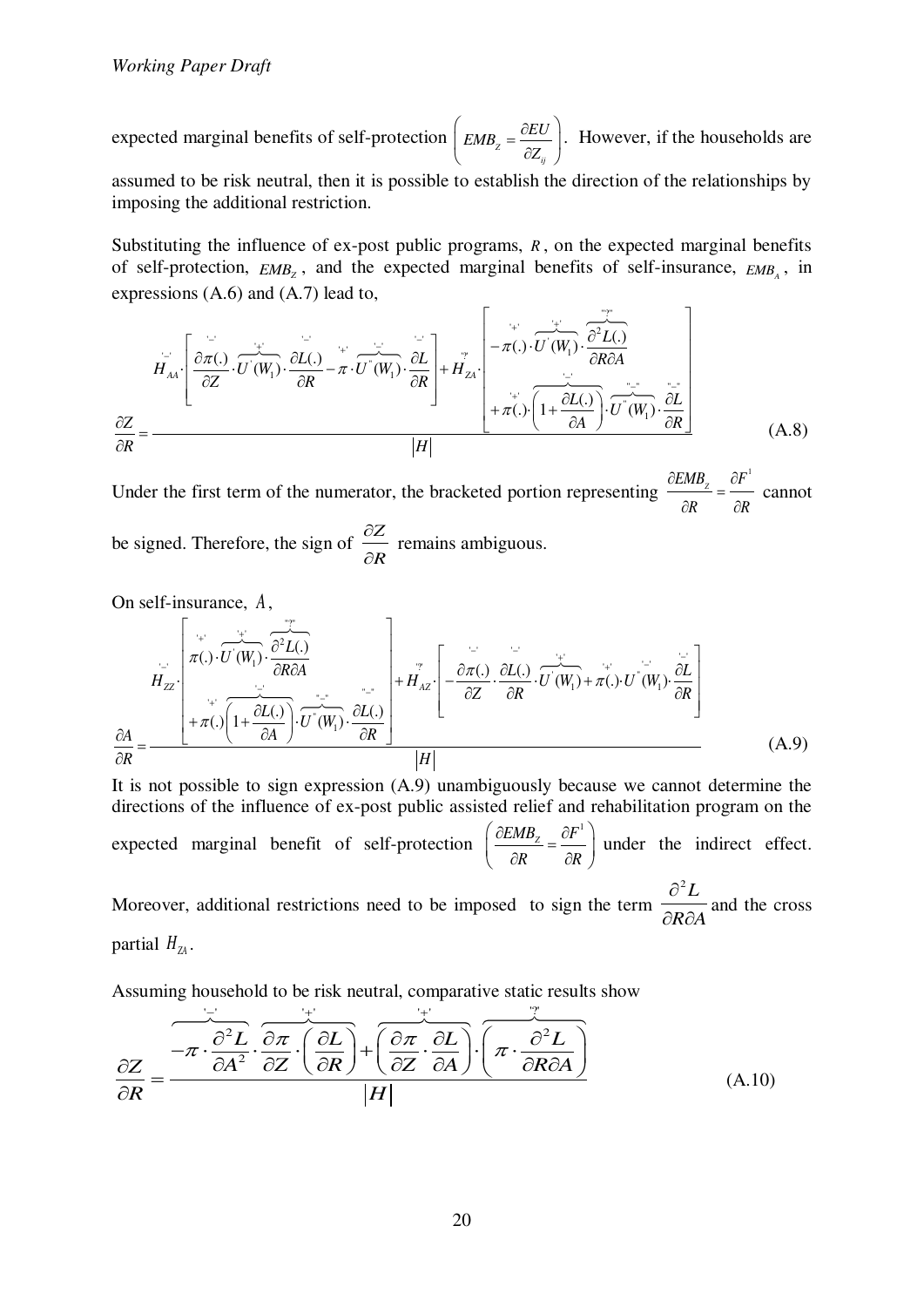$$
\frac{\partial A}{\partial R} = \frac{\overbrace{\partial^2 \pi}^{\overbrace{\partial^2 \pi} \cdot L(.) \cdot \pi \cdot \frac{\partial^2 L}{\partial R \partial A} + \left(\frac{\partial \pi}{\partial Z} \cdot \frac{\partial L}{\partial A}\right) \cdot \left(\frac{\partial L}{\partial R} \cdot \frac{\partial \pi}{\partial Z}\right)}{|H|}
$$
(A.11)

Under the risk neutral case, it is possible to sign both (A.10) and (A.11) if the following condition holds:

**Condition 3.** The probability of facing ex-post storm inflicted property damages,  $\pi(.)$ , is strictly quasi-convex with respect to self-protection expenditure,  $Z : \frac{\partial \pi(.)}{\partial Z} < 0; \frac{\partial^2}{\partial Z}$  $\frac{(\mathcal{C})}{Z}<0; \frac{\partial^2 \pi(\mathcal{C})}{\partial z^2}>0.$ *Z Z*  $\frac{\partial \pi(.)}{\partial \overline{x}} < 0; \frac{\partial^2 \pi(.)}{\partial \overline{x}} >$  $\partial Z$   $\partial Z$ This implies that the probability of facing monetary losses to property as a result of a cyclone induced storm surge decreases as household self-protection expenditure increases.

**Condition 4.** A strict quasi-convex relationship exists between storm-inflicted monetary losses to property and self-insurance expenditures, 2  $\frac{\partial L}{\partial A} < 0; \frac{\partial^2 L}{\partial A^2} > 0$  $A \qquad \partial A^2$  $\partial L$   $\partial$  $\frac{\partial Z}{\partial A}$  < 0;  $\frac{\partial Z}{\partial A^2}$  > 0. This means that monetary losses to property decrease as a household commits more self-insurance expenditure. **Condition 5.**  $\frac{2L(1)}{2L} < 0.$ *R A*  $\frac{\partial^2 L(.)}{\partial \mathbf{E}}$  $\frac{\partial^2 E(t)}{\partial R \partial A}$  < 0. Condition 5 states that more ex-post public-assisted disaster relief and rehabilitation programs, *R*, accentuate the effect of self-insurance in reducing monetary

loss or damages to property as a result of a severe storm event. If Conditions (5) along with the other conditions hold, then it is possible to sign expression (A.10) and (A.11) indicating the following relationship

$$
\frac{\partial Z}{\partial R} = \frac{H_{AA} \cdot \overline{2nd \text{ bracketed term}} - H_{ZA} \cdot \overline{4th \text{ bracketed term}}}{|H|} = \frac{m - m + m - m}{m + m} < 0
$$
\n
$$
\frac{\partial A}{\partial R} = \frac{H_{ZZ} \cdot \overline{2nd \text{ bracketed term}} - H_{AZ} \cdot \overline{4th \text{ bracketed term}}}{|H|} = \frac{m + m + m + m}{m + m} < 0
$$
\n(A.12)

Expression (A.12) shows that self-protection, *Z* , is expected to go down but self-insurance, *A* , is expected to go up if households have more access to ex-post government-assisted disaster relief and rehabilitation programs,  $\hat{R}$ . Consequently, one might observe a 'crowding out effect' on households' self-protection but a 'crowding in effect' of self-insurance as a result of an increase in *R* , assuming the household to be risk neutral. However, it is not possible to come to a conclusion if the household is risk averse.

*Proof of PROPOSITION 3* Comparative static results reveal that we require additional restrictions to establish any relationship between the increase in private inward remittances to the household from its migrant family member(s) and the household's private defensive strategies in terms of self-protection and self-insurance.

Substituting the influence of private remittances, *N* , on the expected marginal benefits of self-protection,  $EMB<sub>z</sub>$ , and the expected marginal benefits of self-insurance,  $EMB<sub>A</sub>$ , in expressions (A.6) and (A.7) lead to,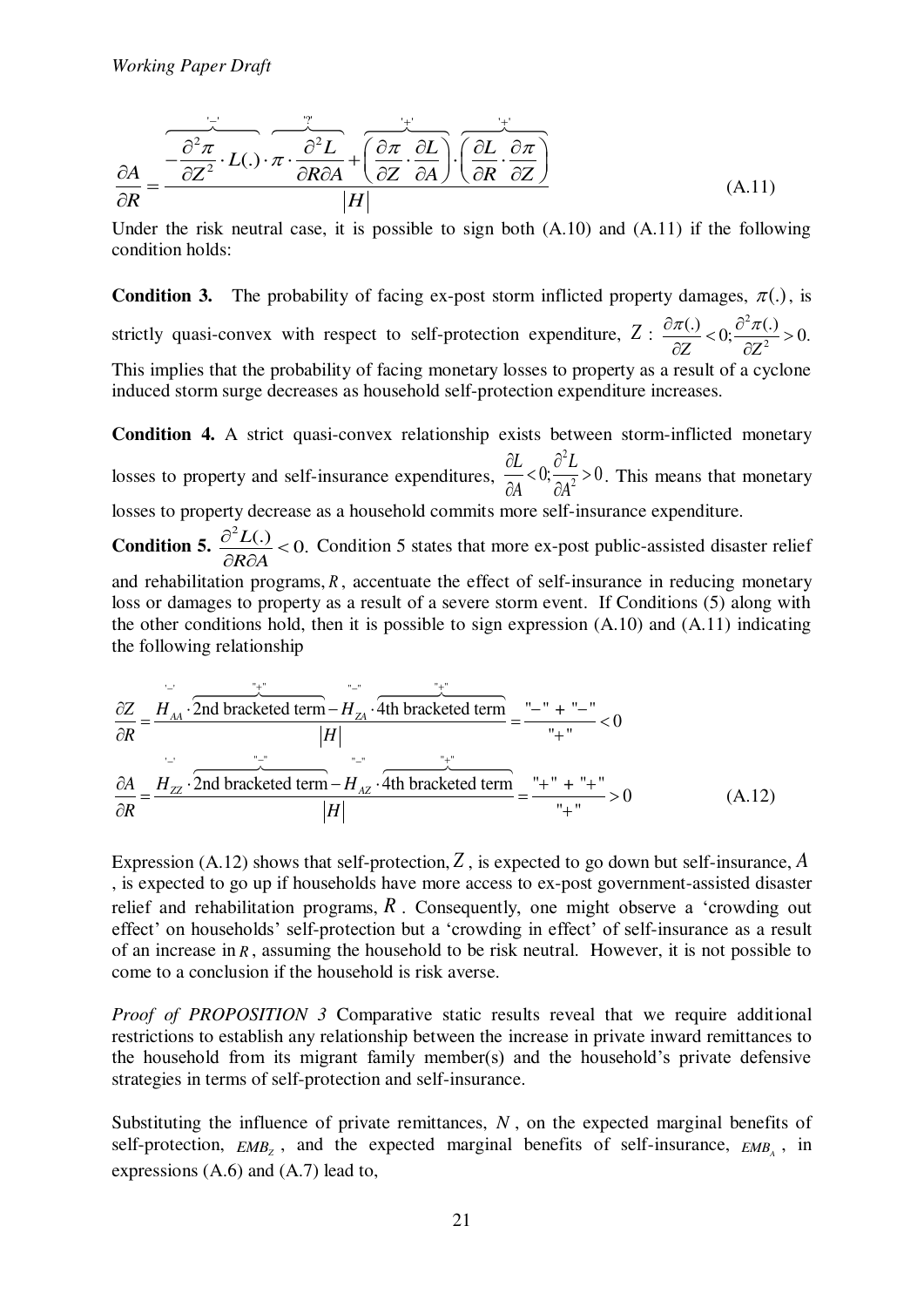$$
H_{AA} \left[ \frac{\partial \pi(.)}{\partial Z} \cdot \overrightarrow{U'(W_1)} \cdot \frac{\partial L(.)}{\partial N} - \pi \cdot \overrightarrow{U''(W_1)} \cdot \frac{\partial L}{\partial N} \right] + H_{ZA} \left[ -\pi(.) \cdot \overrightarrow{U'(W_1)} \cdot \frac{\partial^2 L(.)}{\partial N \partial A} \right]
$$
\n
$$
\frac{\partial Z}{\partial N} = \frac{\overrightarrow{Z''}}{|H|} \left[ \frac{\overrightarrow{Z''}}{+ \pi(.) \cdot \left( 1 + \frac{\partial L(.)}{\partial A} \right) \cdot \overrightarrow{U''(W_1)} \cdot \frac{\partial L}{\partial N}} \right]
$$
\n(A.13)

Under the first term of the numerator, the bracketed portion representing EMB $_{\rm z}$   $\partial F^{\rm 1}$ *N N*  $\partial EMB$ ,  $\partial$  $=$  $\partial N$   $\partial$  cannot be signed. Therefore, the sign of *Z N*  $\partial$  $\frac{\partial \mathbf{r}}{\partial N}$  remains ambiguous.

On self-insurance, *A* ,

$$
H_{ZZ}\left[\pi(.)\cdot\overline{U'(W_1)}\cdot\frac{\partial^2 L(.)}{\partial N \partial A}\right]+\pi(.)\left[1+\frac{\partial L(.)}{\partial A}\right]\cdot\overline{U'(W_1)}\cdot\frac{\partial L(.)}{\partial N}\right]+\overline{H}_{AZ}^{\prime}\cdot\left[-\frac{\partial \pi(.)}{\partial Z}\cdot\frac{\partial L(.)}{\partial N}\cdot\overline{U'(W_1)}+\pi(.)\cdot U'(W_1)\cdot\frac{\partial L}{\partial N}\right]
$$
\n(A.14)

It is not possible to sign expression (A.13) unambiguously because we cannot determine the directions of the influence of private inward remittances on the expected marginal benefit of self-protection  $\left(\frac{\partial EMB_z}{\partial M} = \frac{\partial F^1}{\partial M} \right)$ *N N*  $\frac{\partial EMB_z}{\partial E} = \frac{\partial E}{\partial E}$  $\left(\frac{\partial EMB_z}{\partial N} = \frac{\partial F^1}{\partial N}\right)$ under the indirect effect. Moreover, additional restrictions need to be imposed to sign the term  $^{2}L$ *N A*  $\hat{o}$  $\overline{\partial N \partial A}$  and the cross partial  $H_{\text{ZA}}$ .

Assuming household to be risk neutral, comparative static results show

$$
\frac{\partial Z}{\partial N} = \frac{-\pi \cdot \frac{\partial^2 L}{\partial A^2} \cdot \frac{\partial \pi}{\partial Z} \cdot \left(\frac{\partial L}{\partial N}\right) + \left(\frac{\partial \pi}{\partial Z} \cdot \frac{\partial L}{\partial A}\right) \cdot \left(-\pi \cdot \frac{\partial^2 L}{\partial N \partial A}\right)}{|H|}
$$
\n(A.15)\n
$$
\frac{\partial A}{\partial N} = \frac{-\frac{\partial^2 \pi}{\partial Z^2} \cdot L(.) \cdot \pi \cdot \frac{\partial^2 L}{\partial N \partial A} + \left(\frac{\partial \pi}{\partial Z} \cdot \frac{\partial L}{\partial A}\right) \cdot \left(\frac{\partial L}{\partial N} \cdot \frac{\partial \pi}{\partial Z}\right)}{|H|}
$$
\n(A.16)

Under the risk neutral case, it is possible to sign both (A.15) and (A.16) if the following condition holds:

**Condition 6.**  $\frac{2L(1)}{2L(2)} < 0.$ *N A*  $\frac{\partial^2 L(.)}{\partial \Sigma \Omega}$  $\frac{\partial^2 E(t)}{\partial x \partial A}$  < 0. Condition 6 states that more ex-post private transfers through remittances, *N* , from migrant family members accentuate the effect of self-insurance in reducing monetary loss or damages to property from a major storm event. If Condition (6)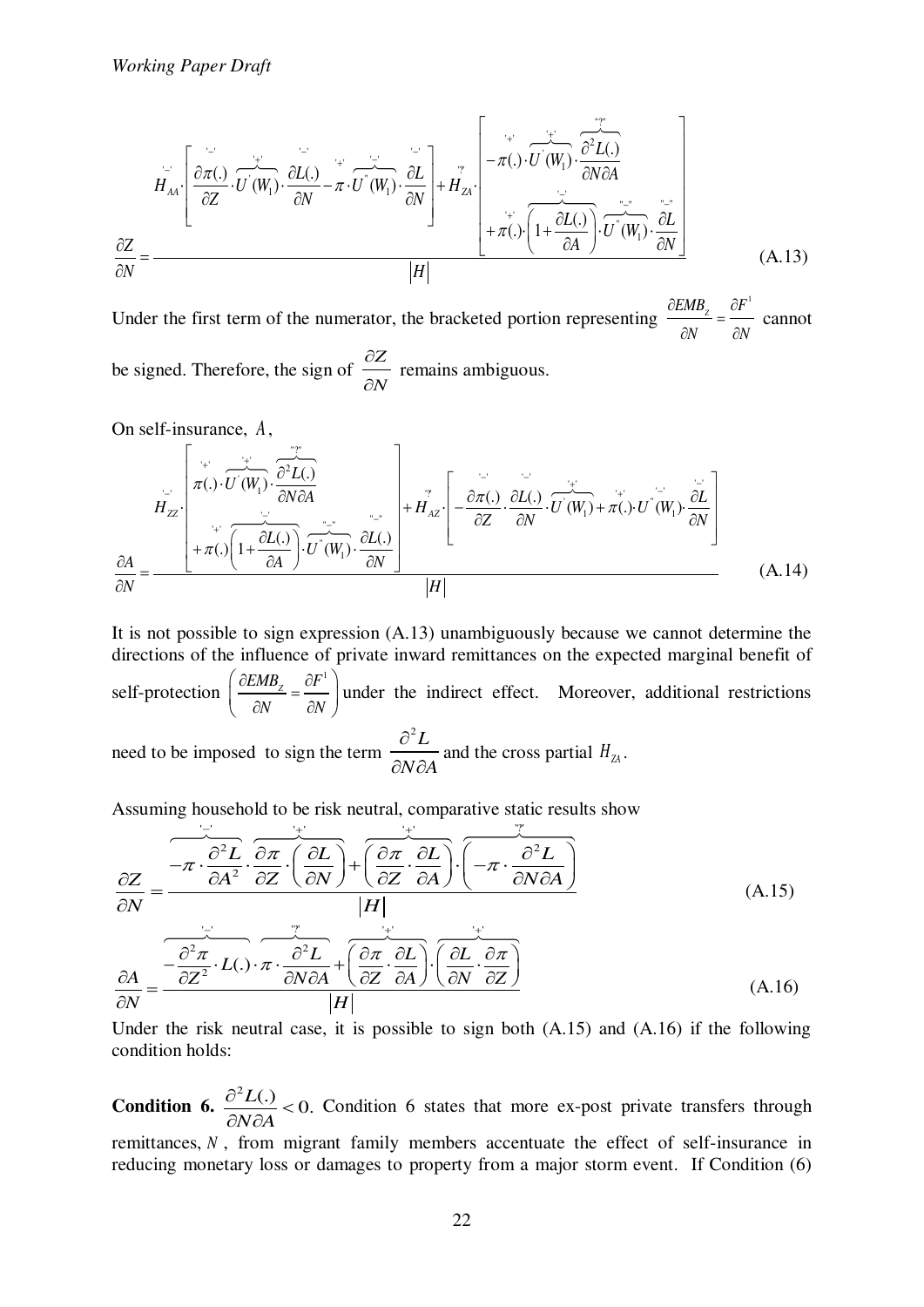along with the other conditions hold, then it is possible to sign expression (A.15) and (A.16) indicating the following relationship

$$
\frac{\partial Z}{\partial N} = \frac{H_{AA} \cdot \overbrace{\text{2nd bracketed term}}^{+1} - H_{ZA} \cdot \overbrace{\text{4th bracketed term}}^{+1} = \frac{m}{1} - \frac{m}{1} + \frac{m}{1} - \frac{m}{1} = 0
$$
\n
$$
\frac{\partial A}{\partial N} = \frac{H_{ZZ} \cdot \overbrace{\text{2nd bracketed term}}^{+1} - H_{AZ} \cdot \overbrace{\text{4th bracketed term}}^{+1} = \frac{m}{1} + \frac{m}{1} + \frac{m}{1} = 0
$$
\n(A.17)

Expression (A.17) shows that self-protection, *Z* , is expected to go down but self-insurance, *A* , is expected to go up if households expect to receive more private remittances, *N* , from migrant family members. Assuming a household to be risk-neutral, we might observe a 'crowding out effect' on households' self-protection but a 'crowding in effect' of selfinsurance for an increase in *N* . It is not possible to come to a conclusion if the household is risk averse.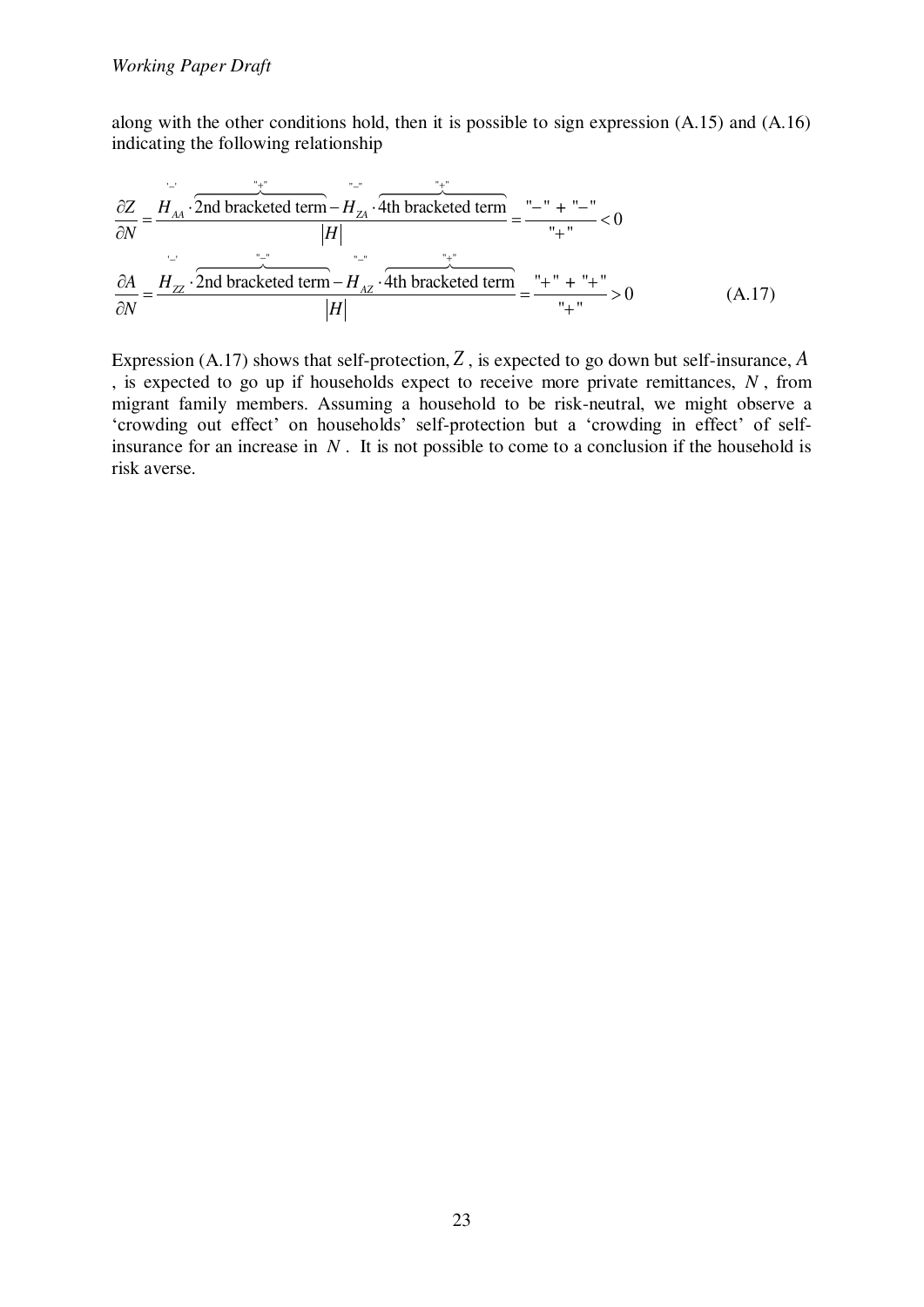# **REFERENCES**

- Agee, M. D. , and T. D. Crocker (1996), Parental altruism and child lead exposure: Inferences from the demand for chelation therapy, *The Journal of Human Resources* 31, 677-691.
- Archer, D. W. , T.D. Crocker, and J. F. Shogren (2006), Choosing children's environmental risk, *Environmental and Resource Economics* 33, 347-369.
- Baez, J., & Mason, A. (2008). Dealing with Climate Change: Household Risk Management and Adaptation in Latin America. *Available at SSRN 1320666*.
- Berger, M. C., G. C. Blomquist, D. Kenkel, and G. S. Tolley (1987), Valuing changes in health risks: A comparison of alternative measures, *Southern Economic Journal* April, 967-84.
- Blejer, M. I., & Khan, M. S. (1984). Government Policy and Private Investment in Developing Countries (Politique des pouvoirs publics et investissement privé dans les pays en développement)(Política estatal e inversión privada en los países en desarrollo). *Staff Papers-International Monetary Fund*, 379-403.
- Brechin, S. (2003), Comparative public opinion and knowledge on global climatic change and the kyoto protocol: The U.S. Versus the world, *International Journal of Sociology and Social Policy* 23, 106-134.
- Browne, M. J. , and Hoyt, R.E. (2000), The demand for flood insurance: Empirical evidence, *Journal of Risk and Uncertainty* 20, 291–306.
- Camerer, C. , and Kunreuther, H. (1989), Decision processes for low probability events: Policy implications, *Journal of Policy Analysis and Management* 8, 565–592.
- Chami, R., A. Barajas, T. Cosimano, C. Fullenkamp, M. Gapen, and P. Montiel (2008), Macroeconomic consequences of remittances, (International Monetary Fund, Occasional Paper No. 259, Washington, D.C.: ).
- Clarke, G. R.G., and Wallsten, S. J. (2003). Do remittances act like insurance? Evidence from a natural disaster in Jamaica, (Development Research Group, The World Bank, Working paper, Washington, D.C.).
- Cragg, J. G. , 1971, Some statistical models for limited dependent variables with application to the demand for durable goods, *Econometrica* 39, 829–844.
- Crocker, T.D., and Shogren, J.F. (1999). Endogenous environmental risk. In: van den Bergh, J.C.J.M. (Ed.), *Handbook of Environmental and Resource Economics*. Edward Elgar, Cheltenham, pp. 215–222.
- Crocker, T. D., and J. F. Shogren, (2003). Choosing environmental risks, in H. Folmer, and T. Tietenberg, eds.: *The international yearbook of environmental and resource economics 2003/04* (Edward Elgar, Cheltenham, UK and Northampton, MA, USA).
- Dasgupta, S., B. Laplante, S. Murray, and D. Wheeler, 2009, Sea-level rise and storm surges: A comparative analysis of impacts in developing countries, (World Bank Policy Research Working Paper, Vol.5, No. 42, WPS4901, World Bank, Washington D.C.).
- Ehrlich, I., and G. S. Becker, (1972). Market insurance, self-insurance and self-protection, *Journal of Political Economy* 80, 623-648.
- Erden, L., & Holcombe, R. G. (2005). The effects of public investment on private investment in developing economies. *Public Finance Review*, *33*(5), 575-602
- Erenburg, S. J. (1993). The real effects of public investment on private investment. *Applied Economics*, *25*(6), 831-837.
- Freeman III, A. M. , 2003. *The measurement of environmental and resource values: Theory and methods* (Resources for the Future (RFF). Washington, D.C.).
- Greene, J., & Villanueva, D. (1991). Private investment in developing countries: an empirical analysis. *Staff Papers-International Monetary Fund*, 33-58.
- Heckman, J. , 1979, Sample selection bias as a specification error, *Econometrica* 47, 153–61.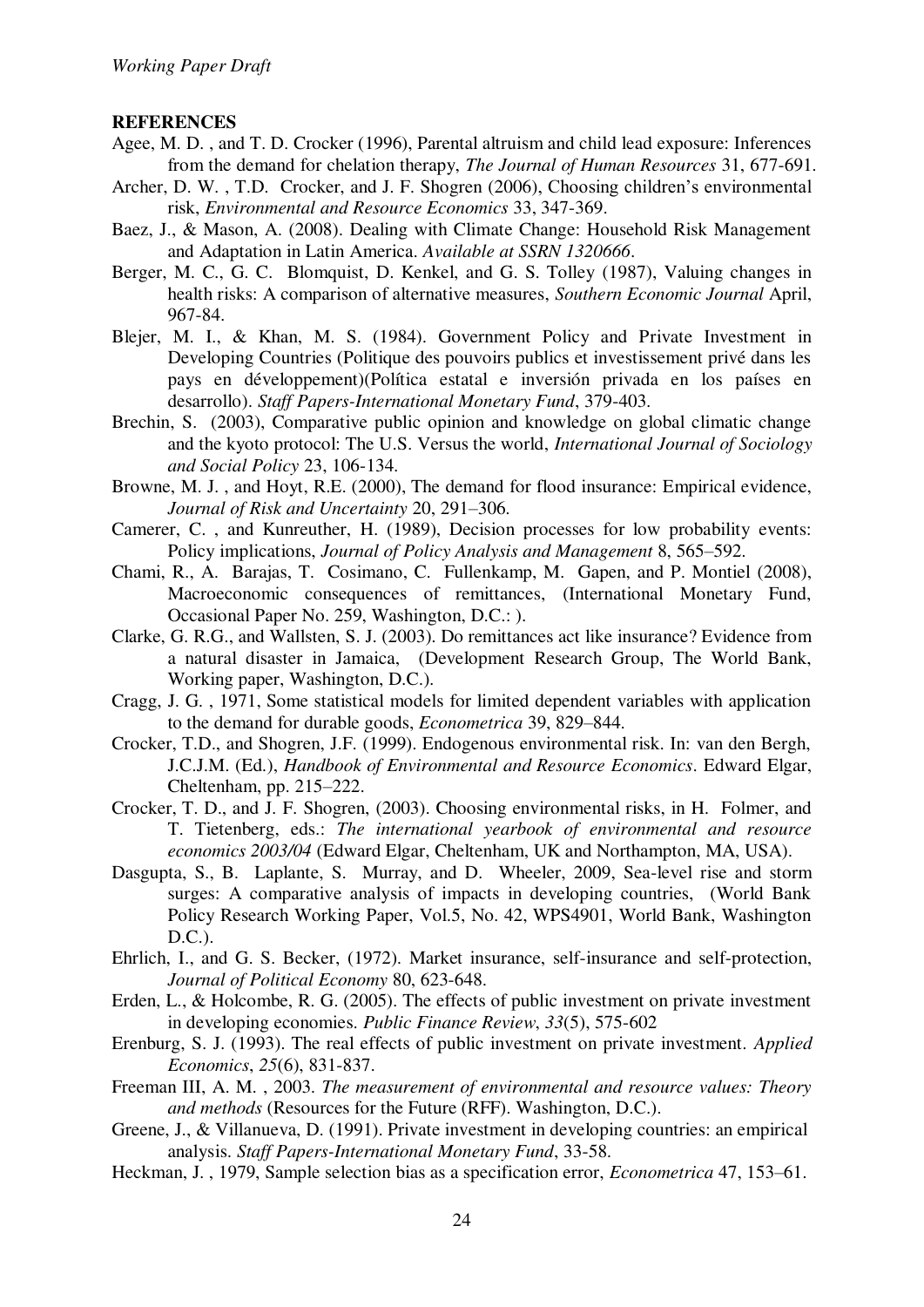- Hussain, A., Muhammad, S., Akram, K., & Lal, I. (2009). Effectiveness of Government Expenditure Crowding-In or Crowding-Out: Empirical Evidence in Case of Pakistan. *European Journal of Economics, Finance and Administrative Sciences*, (16).
- IPCC (Intergovernmental Panel on Climate Change), 2007, Climate change 2007 impacts, adaptation and vulnerability', contribution of working group iii to the fourth assessment report of the ipcc, (Cambridge University Press, New York).
- Jones, A. M. , 1989, A double hurdle model of cigarette consumption, *Journal of Applied Econometrics* 4.
- Kahneman, D. , H. Kunreuther, and N. Novemsky, 2001, Making low probabilities useful, *Journal of Risk and Uncertainty* 23, 103-120.
- Kahneman, D. , and A. Tversky, 1979, Prospect theory: An analysis of decision under risk, *Econometrica* 47, 263-292.
- Kollamparambil, U., & Nicolaou, M. (2011). Nature and association of public and private investment: Public policy implications for South Africa. *Journal of Economics and International Finance*, *3*(2), 98-108.
- Kunreuther, H. , and M. Pauly, 2004, Neglecting disaster: Why don't people insure against large losses?, *Journal of Risk and Uncertainty* 28, 5–21.
- Leung, S. F. , and S. Yu, 1996, On the choice between sample selection and two-part models, *Journal of Econometrics* 72, 197-229.
- Madden, D., 2008, Sample selection versus two-part models revisited: The case of female smoking and drinking, *Journal of Health Economics* 27, 300-307.
- Magat, W., K. Viscusi, and J. Huber, 1987, Risk-dollar tradeoffs, risk perceptions, and consumer behavior, in W. Viscusi, and W. Magat, eds.: *Learning about risk* (Harvard University Press, Cambridge, MA).
- Mitra, P. (2006). Has government investment crowded out private investment in India?. *The American economic review*, *96*(2), 337-341.
- Mohapatra, S., Joseph, G., & Ratha, D. (forthcoming). Remittances and natural disasters: expost response and contribution to ex-ante preparedness. *Environment, Development and Sustainability*. doi: DOI 10.1007/s10668-011-9330-8
- Mahmud, S. , and E. Barbier, 2010a, Are private defensive expenditures against storm damages affected by public programs and natural disasters? Evidence from the coastal areas of Bangladesh, SANDEE Working Papers Working paper No.54, November 2010.
- Mahmud, S., and E. B. Barbier, 2010b, Natural barriers, public investments and private expenditures – coping with storm damages in Bangladesh, SANDEE Policy Brief, No. 49-10, November 2010.
- Mahmud, S., and E. Barbier, 2011, Are private defensive expenditures against storm damages affected by public programs and natural disasters? Evidence from the coastal areas of Bangladesh, paper available at: *[http://www.gwu.edu/~iiep/adaptation/docs/Sakib%20Mahmud,%20Are%20Private%](http://www.gwu.edu/~iiep/adaptation/docs/Sakib%20Mahmud,%20Are%20Private%20Defensive%20Expenditures%20Against%20Storm%20Damages%20Affected%20by%20Public%20Programs%20and%20Natural%20Barriers%20%28updated%29.pdf) [20Defensive%20Expenditures%20Against%20Storm%20Damages%20Affected%20b](http://www.gwu.edu/~iiep/adaptation/docs/Sakib%20Mahmud,%20Are%20Private%20Defensive%20Expenditures%20Against%20Storm%20Damages%20Affected%20by%20Public%20Programs%20and%20Natural%20Barriers%20%28updated%29.pdf) [y%20Public%20Programs%20and%20Natural%20Barriers%20%28updated%29.pdf](http://www.gwu.edu/~iiep/adaptation/docs/Sakib%20Mahmud,%20Are%20Private%20Defensive%20Expenditures%20Against%20Storm%20Damages%20Affected%20by%20Public%20Programs%20and%20Natural%20Barriers%20%28updated%29.pdf)*
- Manning, W., C. Norris, and J. Newhouse, 1981, A two-part model of demand for medical care: Preliminary results from health insurance experiments, in J. van der Gaag, and M. Perlman, eds.: *Health, economics, and health economics: Proceedings of the world congress in health economics* (North Holland, Amsterdam).
- Mozumder, P., Bohara, A. K., Berrens, R. P., & Halim, N. (2009). Private transfers to cope with a natural disaster: evidence from Bangladesh. *Environment and Development Economics*, *14*(2), 187-210.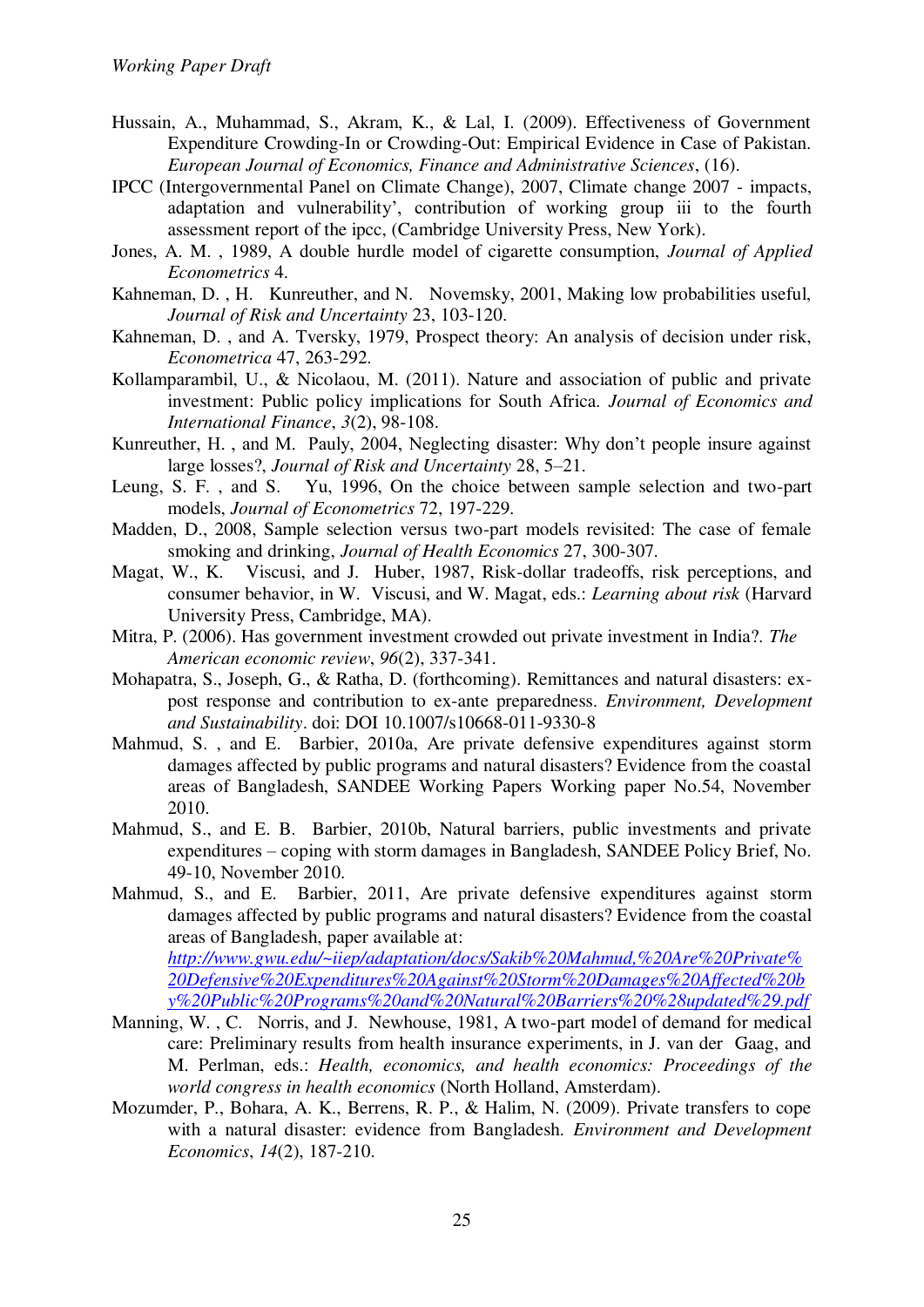- Nisbet, M. , and T. Myers, 2007, The polls trends: Twenty years of public opinion about global warming, *Public Opinion Quarterly* 71, 444–470.
- Norgaard, K. M. , 2009, Cognitive and behavioral challenges in responding to climate change, ( Background Paper Prepared for the World Development Report 2010, The World Bank Policy Working Paper Series, WPS4940, World Bank, Washington D.C.).
- Oshikoya, T. W. (1994). Macroeconomic determinants of domestic private investment in Africa: An empirical analysis. *Economic Development and Cultural Change*, *42*(3), 573-96.
- Page, J. , and S. Plaza, 2006, Migration remittances and development: A review of global evidence, *Journal of African Economies* 15, 245-336.
- Puhani, P. A. , 2000, The heckman correction for sample selection and its critique, *Journal of Economic Surveys* 14, 53-68.
- Quiggin, J. , 1992 Risk, self-protection and ex ante economic value some positive results, *Journal of Environmental Economics and Management* 23, 40-53.
- Rao, B. , and G. Hassan, 2011, A panel data analysis of growth effects of remittances, *Economic Modelling* 28, 701-709.
- Rao, B. , and G. Hassan, 2012, Are direct and indirect growth effects of remittances significant?, *The World Economy* 35, 351-372.
- Ramirez, M. D. (1994). Public and private investment in Mexico, 1950-90: An empirical analysis. *Southern Economic Journal*, 1-17.
- Ramirez, M. D. (2000). The impact of public investment on private investment spending in Latin America: 1980–95. *Atlantic Economic Journal*, *28*(2), 210-225.
- Rapoport, H. , and F. Docquier, (2005). The economics of migrants' remittances, The Institute for the Study of Labor (IZA) Discussion Paper No. 1531.
- Sandsmark, M., & Vennemo, H. (2007). A portfolio approach to climate investments: CAPM and endogenous risk. *Environmental and Resource Economics*, *37*(4), 681-695.
- Serven, L. (2004). Does public capital crowd out private capital? Evidence from India. *Evidence from India (May 1996). World Bank Policy Research Working Paper*, (1613).
- Shogren, J.F. (1991). Endogenous risk and protection premiums, *Theory and Decision* 31.
- Shogren, J. F. , and Crocker, T.D. (1991), Risk, self-protection, and ex-ante economic value, *Journal of Environmental Economics and Management* 20.
- Shogren, J.F., and Crocker, T.D. (1999). Risk and its consequences. *Journal of Environmental Economics and Management*, 37, 44–51.
- Skoufias, E. (2003). Economic crises and natural disasters: Coping strategies and policy implications. *World Development*, *31*(7), 1087-1102.
- Stallen, P. and A. Tomas, 1984, Psychological aspects of risk: The assessment of threat and control, in P. Ricci, L. Sagan, and C. Whipple, eds.: *Technological risk assessment* (Martinus Nijhoff Publishers, The Hague).
- UNDP, 2007. *Fighting climate change: Human solidarity in a divided world* (Human Development Report 2007/2008 Published for the United Nations Development Programme (UNDP), 2007-08.).
- Wisner, B., 2003, Sustainable sufferings? Reflections on development and disaster vulnerability in the post-Johannesburg world, *Regional Development Dialogue* 24, 135-48.
- World, Bank, 2010, Natural hazards, unnatural disasters: The economics of effective protection, (The International Bank for Reconstruction and Development/ The World Bank Publications, November 1, 2010.).
- World, Bank, 2011, The migration and remittances factbook 2011, ( Complied by Dilip Ratha, Sanket Mohapatra, and Ani Senwal, Migration and Remittances Unit, the